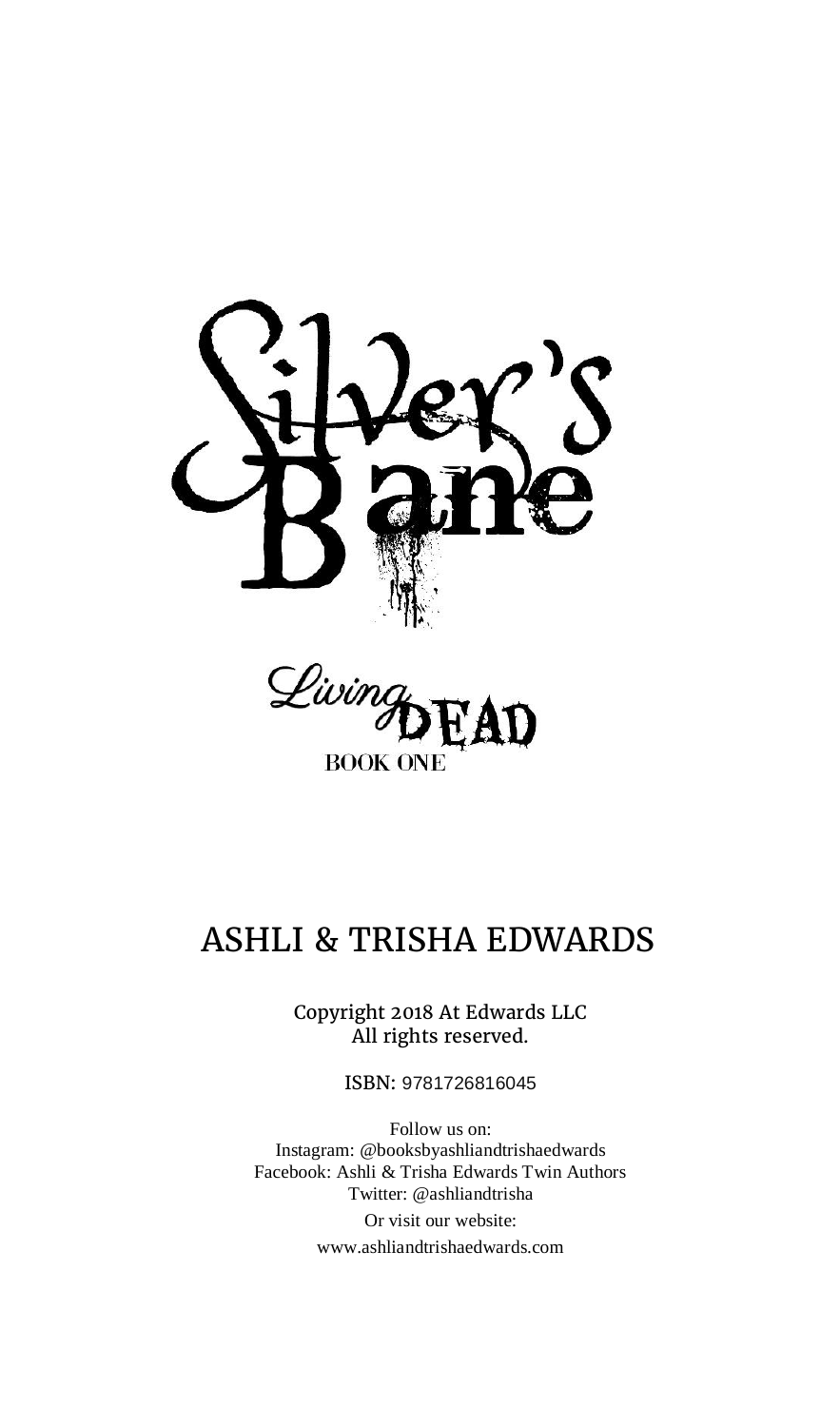$\stackrel{\frown}{C}$  antents

One: Welcome to Aboit, Maine Two: Dead Girl in a Coffee Shop Three: The Librarian Drinks Blood Four: The Beta's Prerogative Five: Date with the Enemy Six: The Dog and the Demon Seven: Becoming Star-Crossed Eight: Howling at the Moon Nine: Living with the Dead Ten: Beta at Aboit High Eleven: Hall of Mirrors Twelve: Burnt Pages Thirteen: Blood Heals all Wounds Fourteen: Secret's Out Fifteen: Beta's Betrayal Sixteen: Execution Order Seventeen: Trials of Love Eighteen: The Fort Miles Phantom Nineteen: Night-life in the City Twenty: Tragedy Under the Sun Twenty-One: Silver's Bane Twenty-Two: Dead and Buried Twenty-Three: Blood-Addicts Anonymous Twenty-Four: Battle for Immortal Lives Twenty-Five: R.I.P.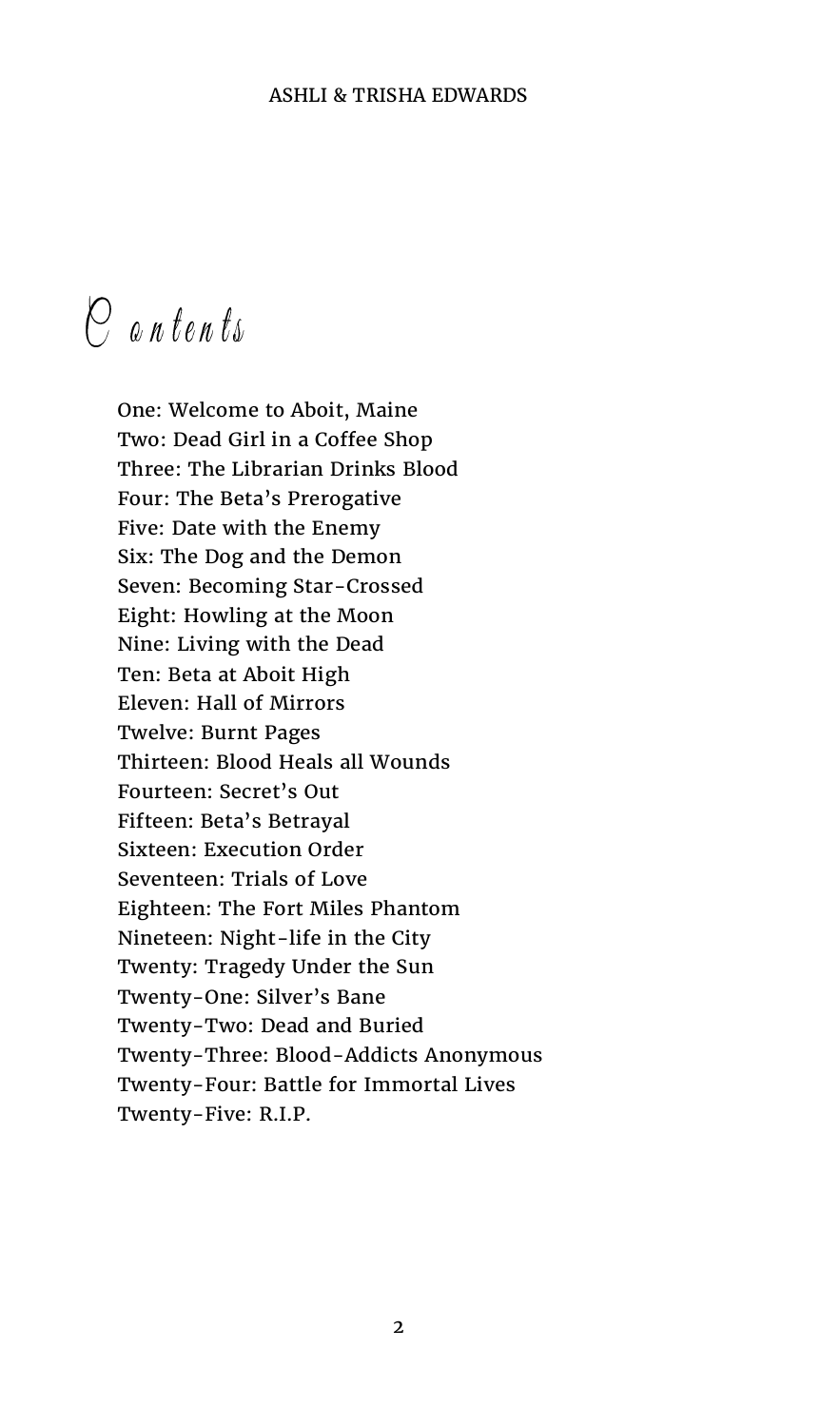$\mathscr{P}$  hologue

# **1598, England**

"Juliana! Come inside, Juliana!" a voice called.

"O, she doth teach the torches to burn bright," young Juliana quoted. She giggled happily and turned over on her bed of grass to take in the darkening sky.

"Juliana Elizabeth Bristow!"

"It seems she hangs upon the cheek of night. As a rich jewel on an Ethiop's ear," Juliana continued quoting her favorite play by a man named William Shakespeare. Rumor was that this playwright's words would live throughout the ages. It didn't matter if they did or not; Juliana was almost as smitten with Shakespeare as she was with her own fiancé.

"Juliana, come inside this instant!"

Juliana could almost see her Aunt Millie standing in the doorway with hands on her wide-set hips. Tossing her brilliant, auburn hair over her shoulder, she made no attempt to answer or showed any signs of compliance.

*Well, Romeo, you do know how to leave a girl breathless*, she thought to herself. "Have not saints' lips and holy palmers too?" She let out another giggle as she said aloud. "Aye, pilgrim. Lips that they must use in prayer."

"O, dear saint let lips do what hands do," a familiar male voice quoted from behind her.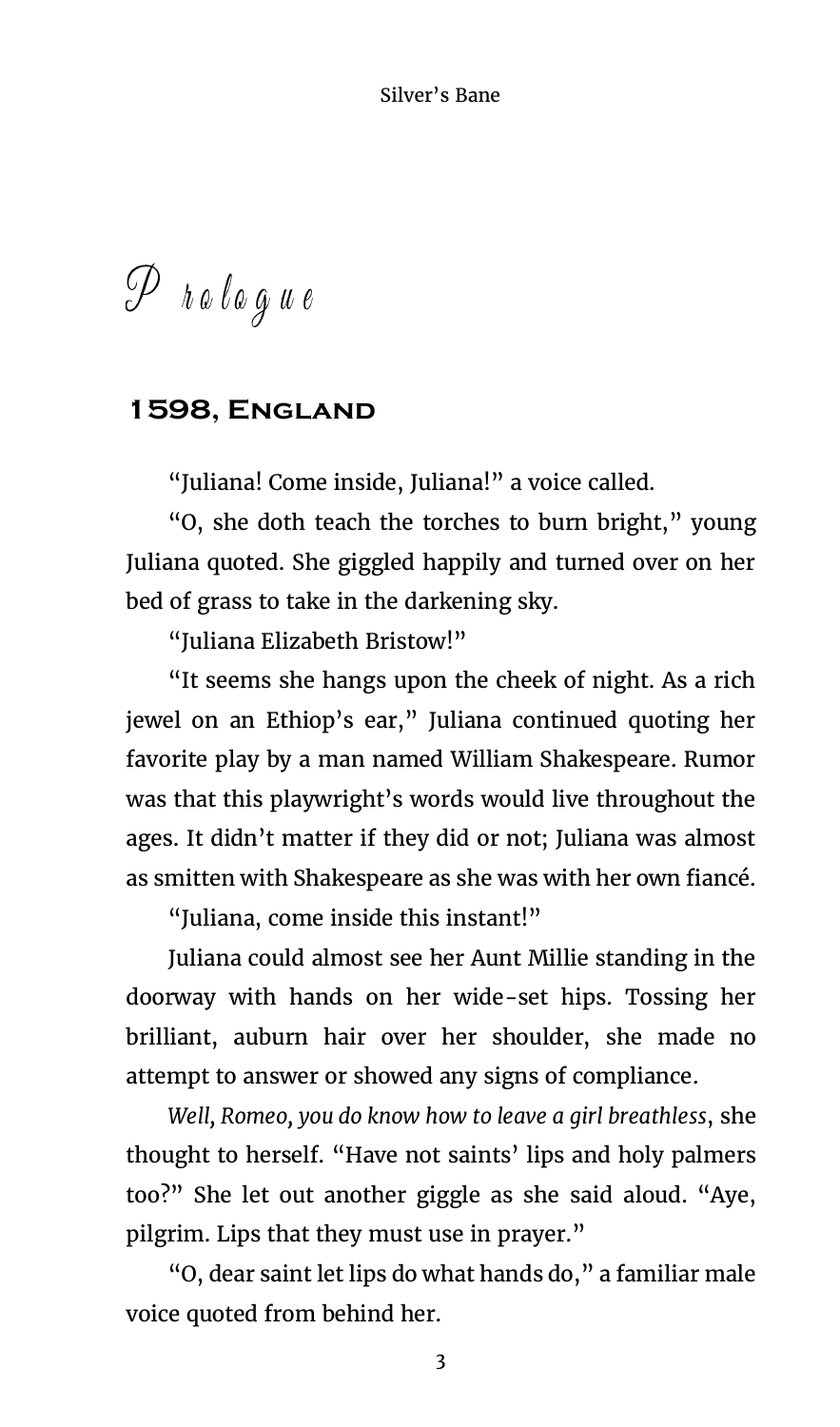"Laurence!" Juliana jumped up from the ground and threw her arms around the brawny man she would soon marry.

"So where is my kiss, fair maiden?" he questioned with a small smirk.

"Right here, good sir," she whispered in his ear, batted her lashes, and planted a gentle kiss on his lips.

"Juliana!" Aunt Millie had finally reached a truly exasperated state.

"You sure do have good, old Millie vexed again tonight," Laurence commented, holding Juliana off the ground.

"She's always upset with me," she said matter-offactly.

"Come." He swung her around in his arms. "One mustn't keep her waiting too long."

Juliana stuck out her lower lip in a false pout.

"Go now. It is time for you to retire," he ordered, kissing her again. "And goodnight." He set her gently back on her feet.

"If you insist," she replied with a playful grimace, but her smile returned quickly. "Goodnight, until it be morrow!" she said, turning on her toes and starting toward the old cottage.

Juliana smiled to herself. *Oh, I love him*.

She soon approached the cottage where she had been living with her Aunt Millie for the past year. It stood alone in the darkness, positively minuscule next to the large trees on either side. She walked into the front door, kissed her flustered aunt on the cheek, and headed up the stairs to her tiny room.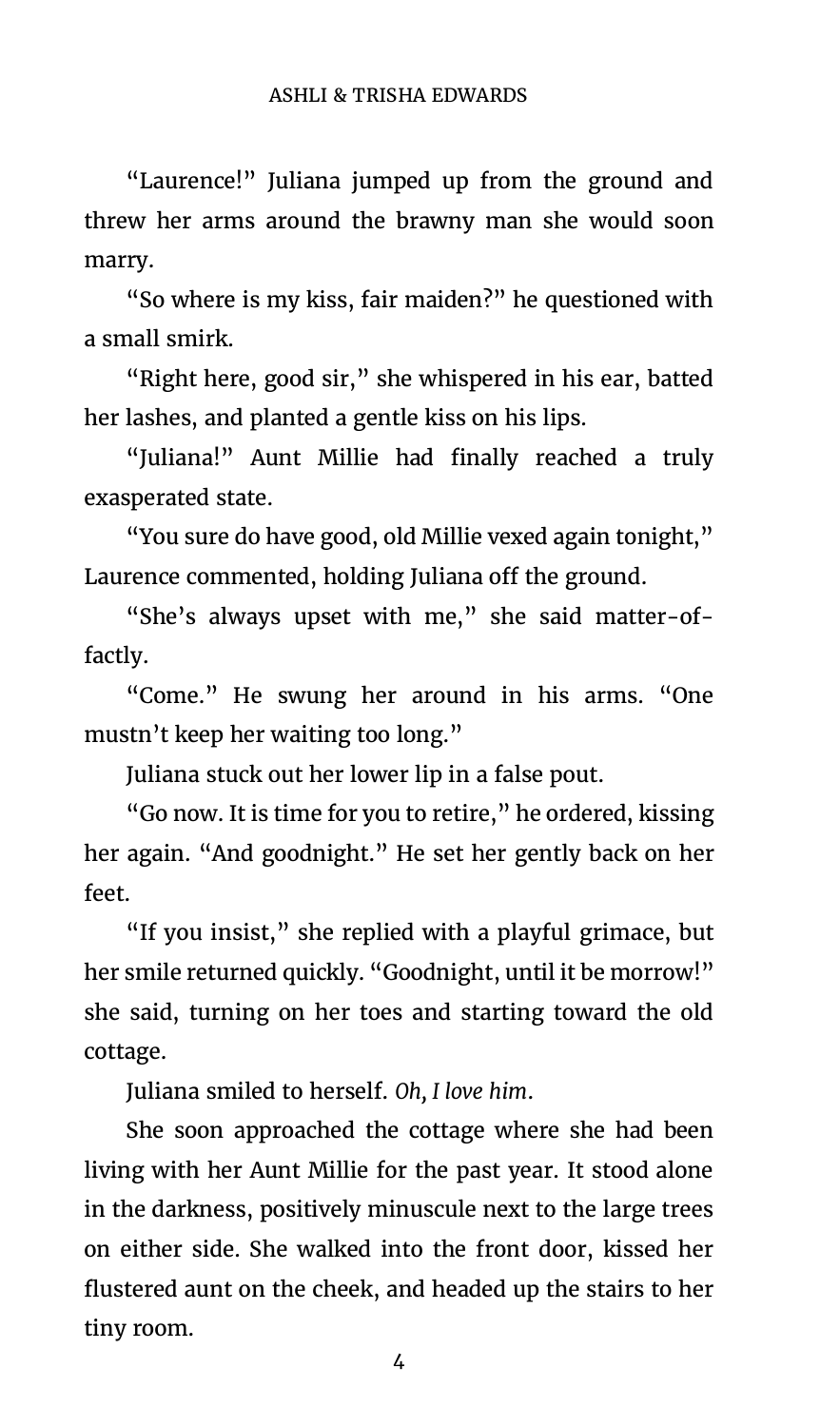Life had been so different since her family had gone away. After their parents' deaths, Juliana had drawn her happiness from her twin. They were opposites in personality. While Juliana was quiet and reserved, like all good girls should be, her brother was known for his recklessness. It was that recklessness that had gotten him killed.

Laurence had held Juliana together throughout the traumas she had endured of late. Gradually, she had grown to love him and he her. The most joy Juliana now felt was in thoughts of the shared future that lay ahead of them. He wanted to work for the church and she wanted a family. Their dreams fit together wonderfully.

When Juliana reached her room, she did not undress. She had no intention of staying shut up in the cottage, no matter what Laurence said. She couldn't waste this perfect night. She had to enjoy the serenity of her favorite clearing in the woods. It was her secret place. No one knew of it, not even Laurence.

Impatiently, she waited in her slowly darkening bedroom. It seemed like hours before her aunt's lamp went out and the obnoxious snoring started.

The shimmy down the oak tree outside her window was a dangerous exercise but something she had done many times before. Juliana suspected Aunt Millie knew about her late-night excursions because she had started to mutter that her brother had died and left Juliana his lack of sense.

It took her a few minutes to get her feet firmly planted on the ground. One glance up at Millie's darkened window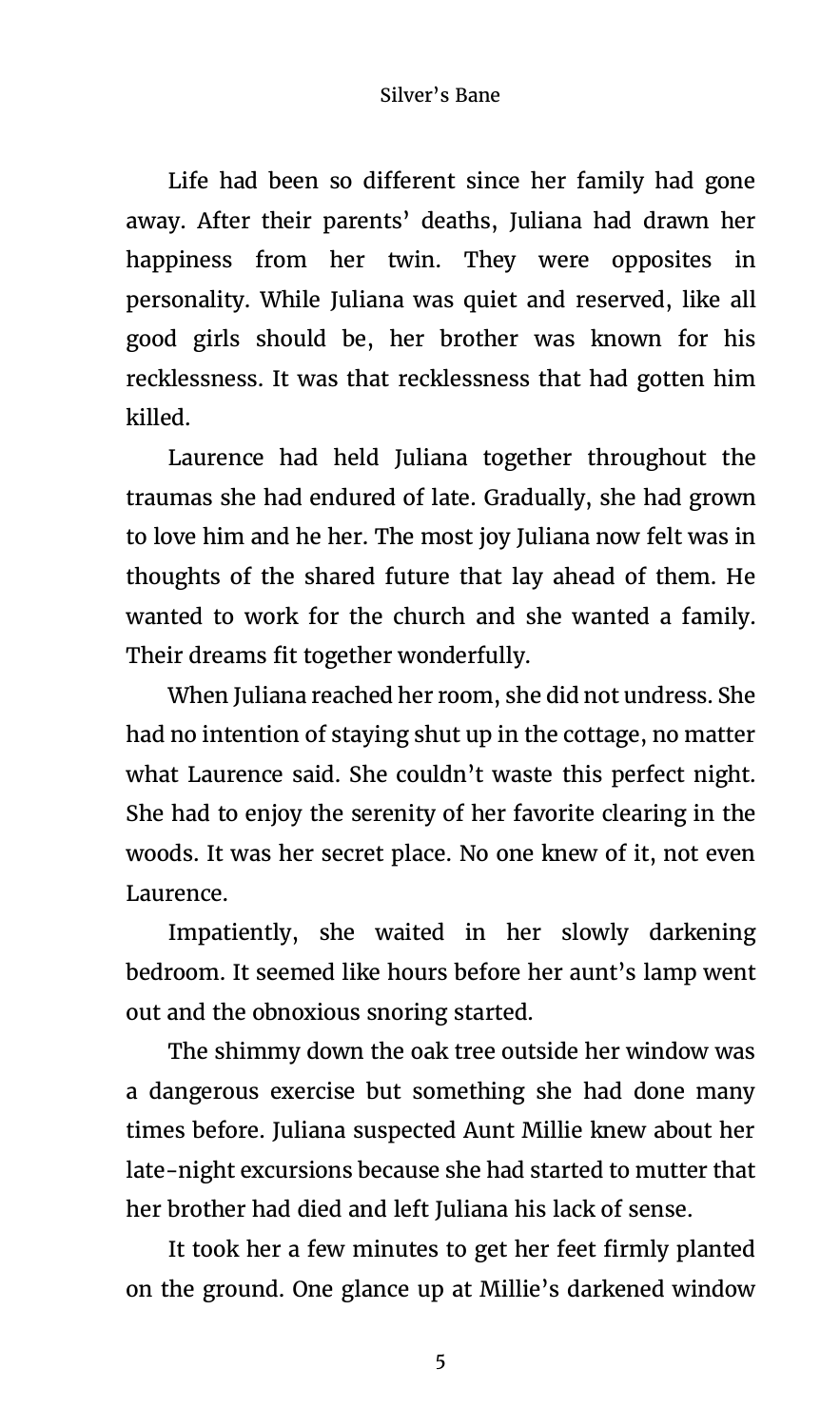told her that she was free. After taking a deep, calming, breath, Juliana trotted happily toward the woods.

Upon her arrival, Juliana sat on her favorite stump and drank in the sounds of the romantic forest around her. Sitting there, clutching her well-used book in her hands, she sighed. Despite all of the loss she had experienced, she found that she was at peace.

After a long while, however, Juliana yawned several wide yawns in a row and decided it was time to head back home and slip into her soft bed. She had almost reached the house when she heard a shrill, penetrating scream that made her blood run still. *Aunt Millie!* Another scream pierced the darkness. Aunt Millie was not screaming out of anger. Reality hit like a boulder to the head. *Terror!*

Juliana took off running toward the house, but before she reached her destination, the screams were suddenly silenced. Her heart skipped several beats. As she approached, everything looked dark and peaceful, but something felt wrong; unsettling. Cautiously, Juliana peered in the front door. It was propped open. Looking down, she noticed a trail of large, muddy footprints on the floor, much larger than her own.

"Hello?" she whispered into the darkness.

Crash!

*What was that?*

Crash. *There it is again*! The disturbance was coming from the small kitchen at the back of the cottage. Just then, she saw a blur of a dark shadow speeding toward her. Her heart pounded under her ribcage. The shadow ducked around the corner and into the study. *It's as big as a man!* Scared but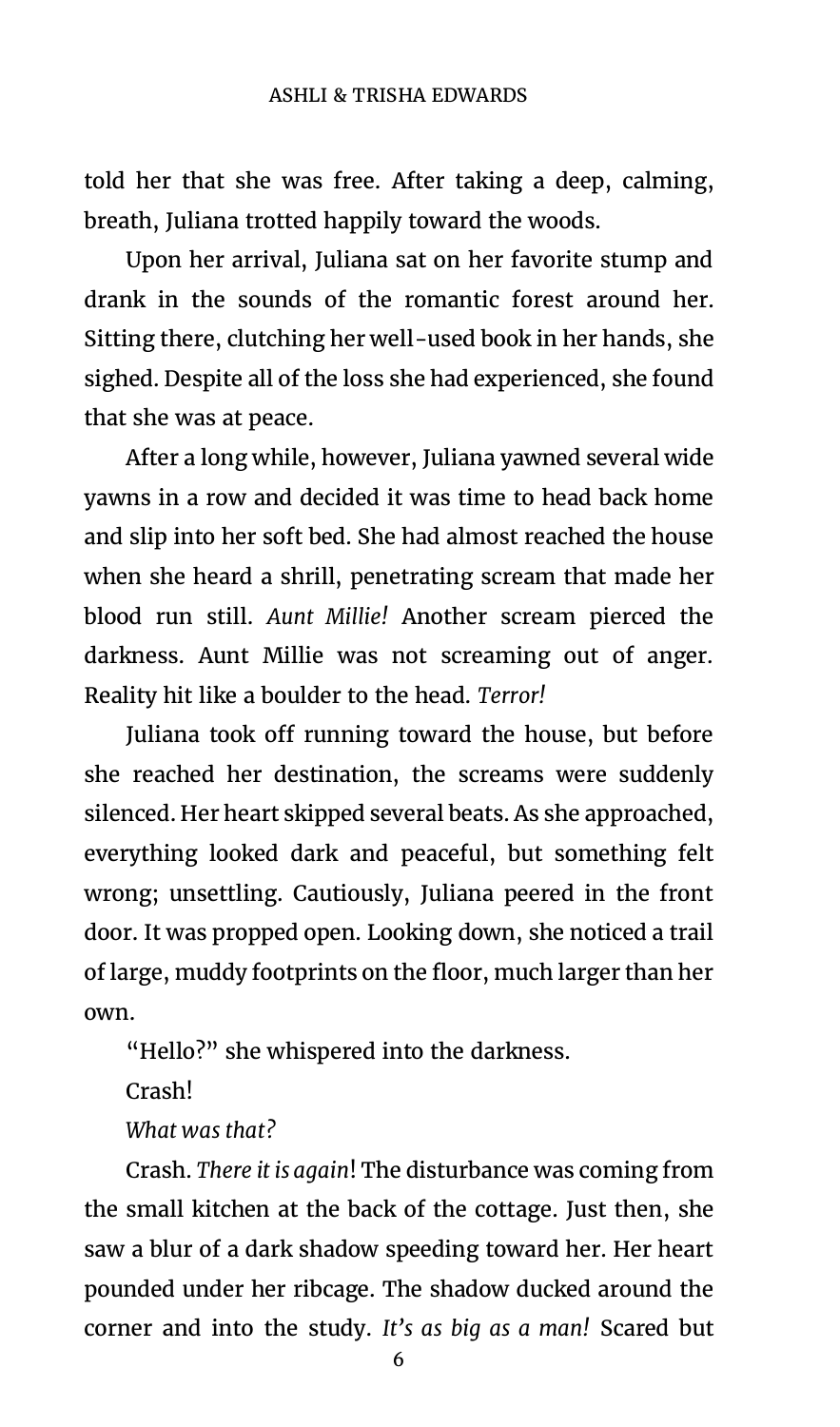curious, she followed. It was like nothing she'd ever seen before.

"Hello?" she croaked, her mouth dry.

A low, sharp snarl echoed through the room, answering her call. Horrified, she turned to run but strong arms prevented her escape. She hardly recognized her voice as her own terrified scream pierced the air. A hand clamped over her mouth. The man hissed and bent over her trembling frame. An excruciating pain issued from the base of her neck. Her breath came in rapid spurts, but she could make no sound, due to the long fingers still covering her mouth.

Jules felt herself growing weak, slipping from consciousness as her blood left her body. She slumped to the ground, but the arms cradled her as she fell. Her head lolled back, exposing her face. She heard a sharp intake of breath that wasn't hers. "He said you were beautiful." The smooth voice mused. Somewhere far away, Jules heard a ripping sound. "He was right." Something smooth and cool pressed against her lips. "Drink." The voice commanded. The warm liquid tasted of metal and burned her throat.

Jules's eyes fluttered open, she saw the blurred outline of a face. "You are mine now," it said. He released her, Jules dropped to the floor with a thump. The man, the shadow, was gone. Jules's hand reached for her throbbing neck, she felt two small punctures in her skin. This is when the real pain started.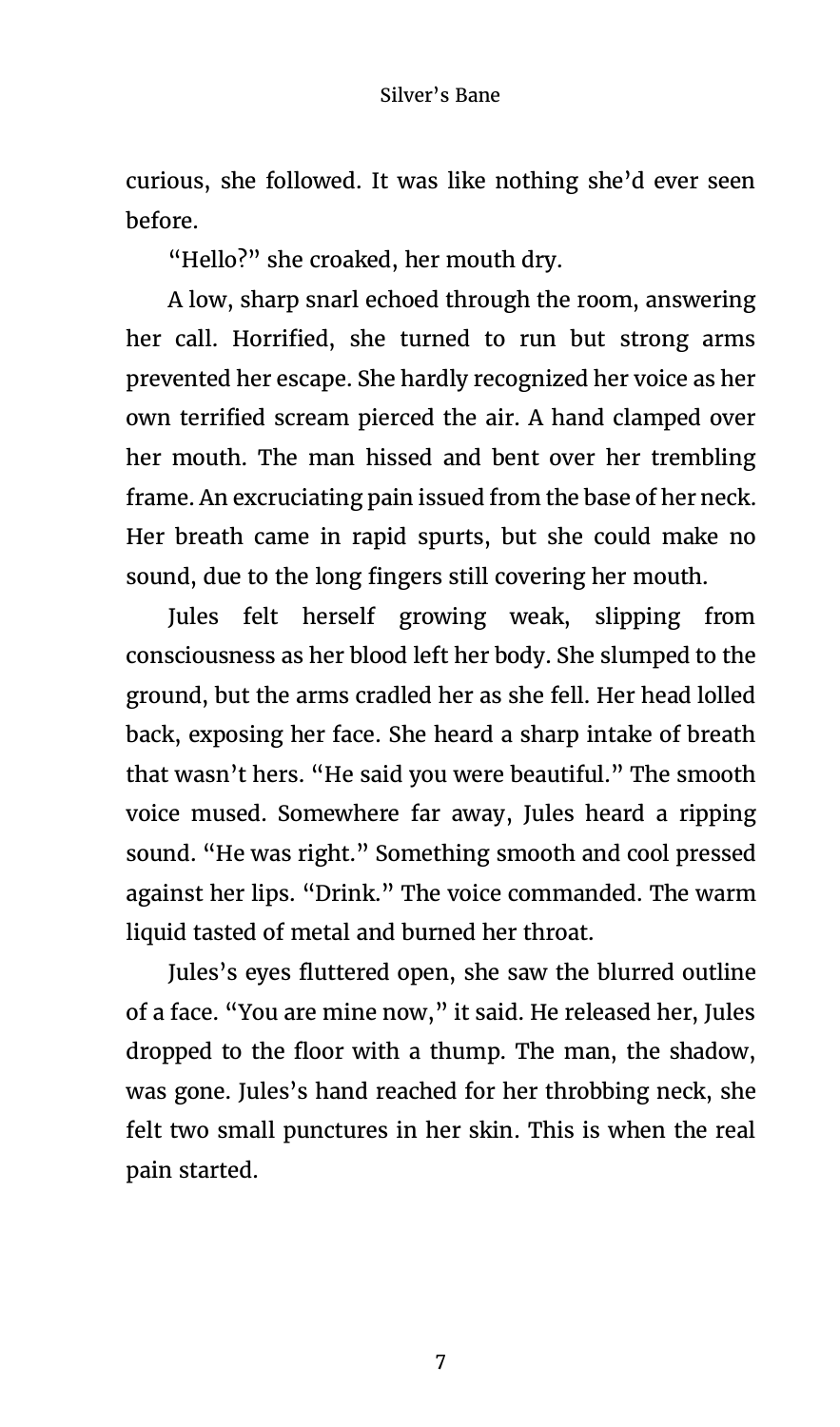$O$  hapter  $O$  ne

# **Welcome to Aboit, Maine**

*Over 400 Years Later, America*

uliana Bristow raced through the darkened streets. Speed was her ally, the moonlight her friend. To the human eye, she would be a blur of red and white, and still, she stuck to the shadows. The sleepy seaside town was slowly tucking itself in for late evening meals and prime time television. This was one of the reasons Jules had chosen Aboit, Maine as a home. It was quiet, it was peaceful, and it was safe. Or so was thought. In Aboit, vampires ran free. Well, three of them did. J

Jules stopped abruptly and took in her surroundings. She'd taken a wrong turn. Gabriel was going to gloat if he and Eileen beat her to their destination. She thought of the smug expression that would undoubtedly appear on her best friend's face and bolted toward the center of town. Jules's run was fierce. She rounded a corner like a cheetah on the heels of its prey. Deducing a quicker route than the one she was currently following, Jules launched herself onto a nearby rooftop. She sped across it, easily making the distance. One, to the next, and then the next. Her feet moved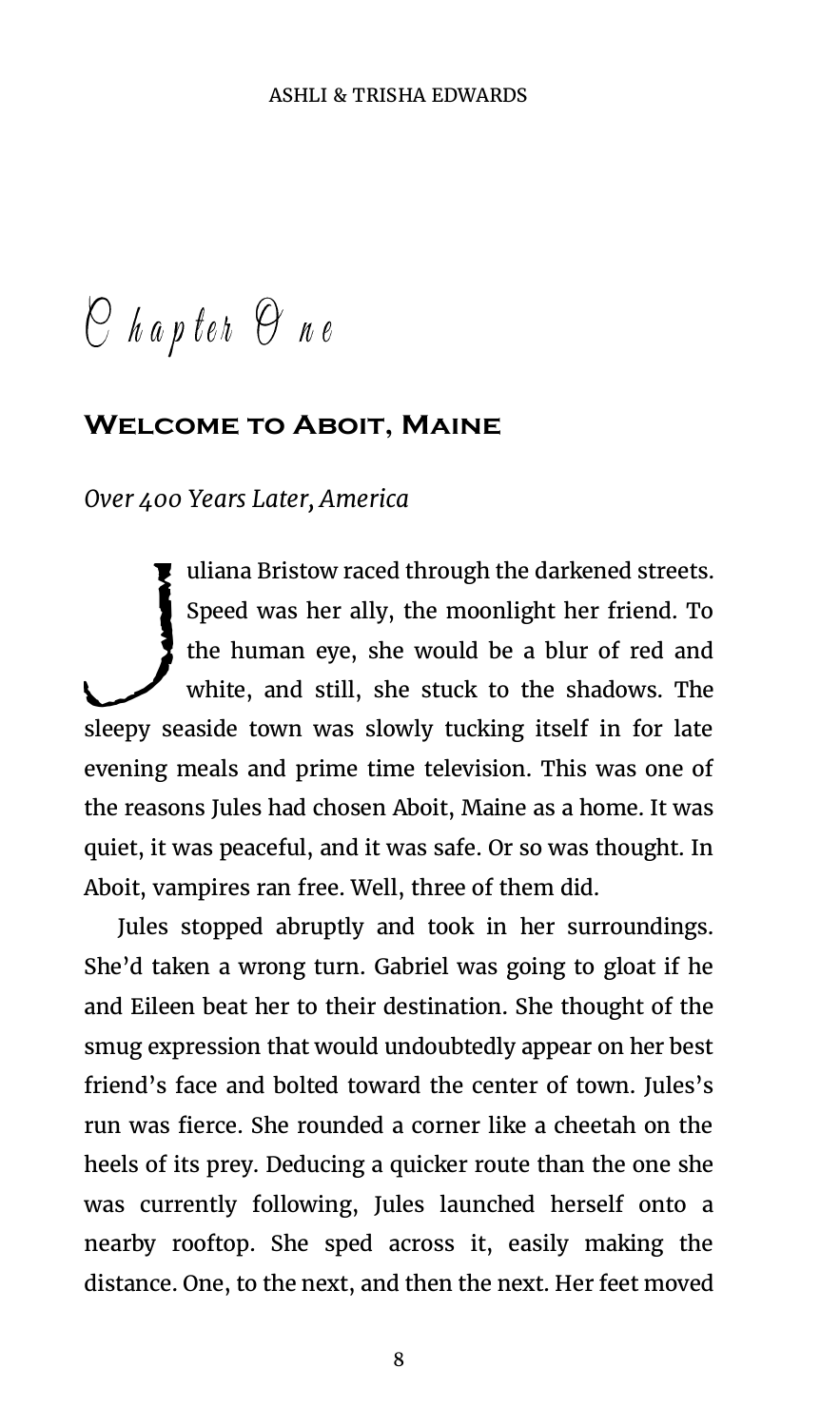soundlessly over the humans' heads. Each and every one none the wiser.

Long ago, after her first taste of blood, Jules had been appalled by what she had become. But now, over four hundred years later, she had come to embrace, but control, what she was. As Jules reached the first restaurant rooftop, she stopped to take in the view around her. She could see the bustling marina clearly from her perch. The cry of seagulls rang in her ears. She took a deep, unnecessary breath. Jules loved the smell of the sea. She then peered down into the dark alley beneath her. *Empty.* She had meant to drop to the ground in silence but instead landed in a puddle with a splash.

"What was that?" someone asked.

"Probably nothing," said another.

Jules flattened herself against the stone wall and waited until they passed. She had reached the busy downtown area. At least what the people of Aboit considered busy. This seaside haven was sparsely populated when compared to the last city she'd lived in.

Jules sighed. It couldn't be helped. She'd have to walk the rest of the way. The sweatshirt she wore concealed most of her pale, freckled skin and she pulled her blue hood up over her radiant auburn hair for good measure. Shoving her hands into her pockets, she walked briskly, but not fast enough to draw extra attention. She was drawing enough as it was. It seemed, no matter how she tried to blend into this human world, being dead made her stand out. Jules's closest human friend would say that humans looked for magic in their lives and that Jules's unearthly beauty made her feel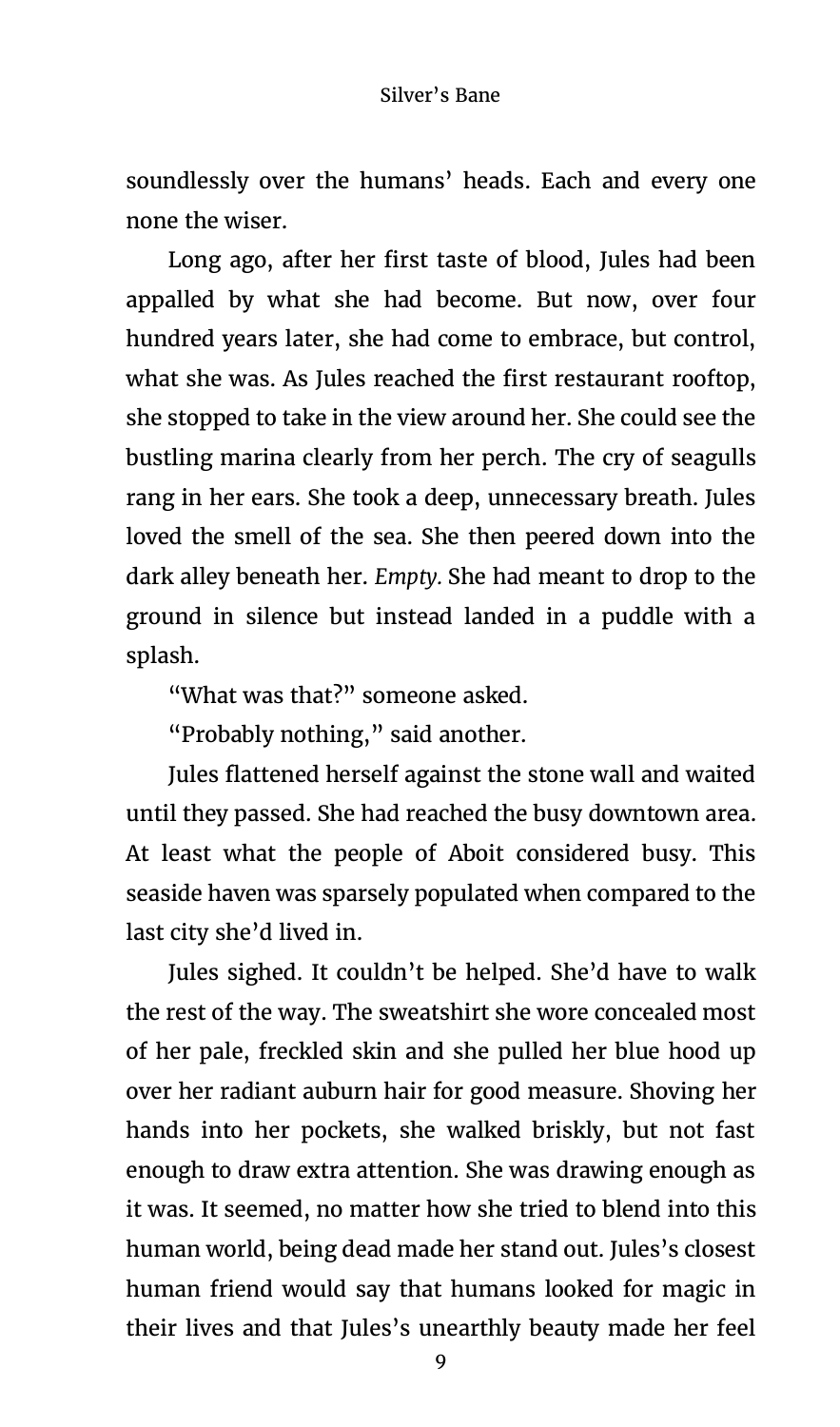like magic. Jules thought it was because humans craved danger, and there was nothing more dangerous than a predator that hungered for your blood.

Jules came to an abrupt halt when she reached Henry Park. Which, in reality, was more of a bench and flowerpot in front of the public library. She sat on the weather-worn bench and waited.

"You took the rooftops, didn't you?" Gabriel asked in a conversational tone, still at a distance that only her vampire hearing allowed her to hear. She smiled coyly but said nothing as he and Eileen reached the bench where she sat.

"Well, at least you didn't make us wait like last time." The jest was showing in his iridescent, silver eyes, which had just a hint of blue around the edges.

"Impatience constant in the mind brings unhappiness to the soul," she rebutted, looking up at him.

"You remember you live in twenty-first century America now, right?" Gabriel teased as she stood.

Gabriel was tall, strong and protective. Jules felt that his name fit him well, the angles of his face were near perfection and his blond hair reminded her of a halo. However, in actuality, it was his personality that reminded her of an angel. Gabriel had a passion for people. He was a teacher, a protector, a guide. His greatest joy was teaching new generations. Jules had found him after the Battle of Brier Creek. A new vampire fresh off the battlefield, unsure how to be what he was. Jules had tried to teach him but, in the end, it had been he who had reminded her that human life was sacred.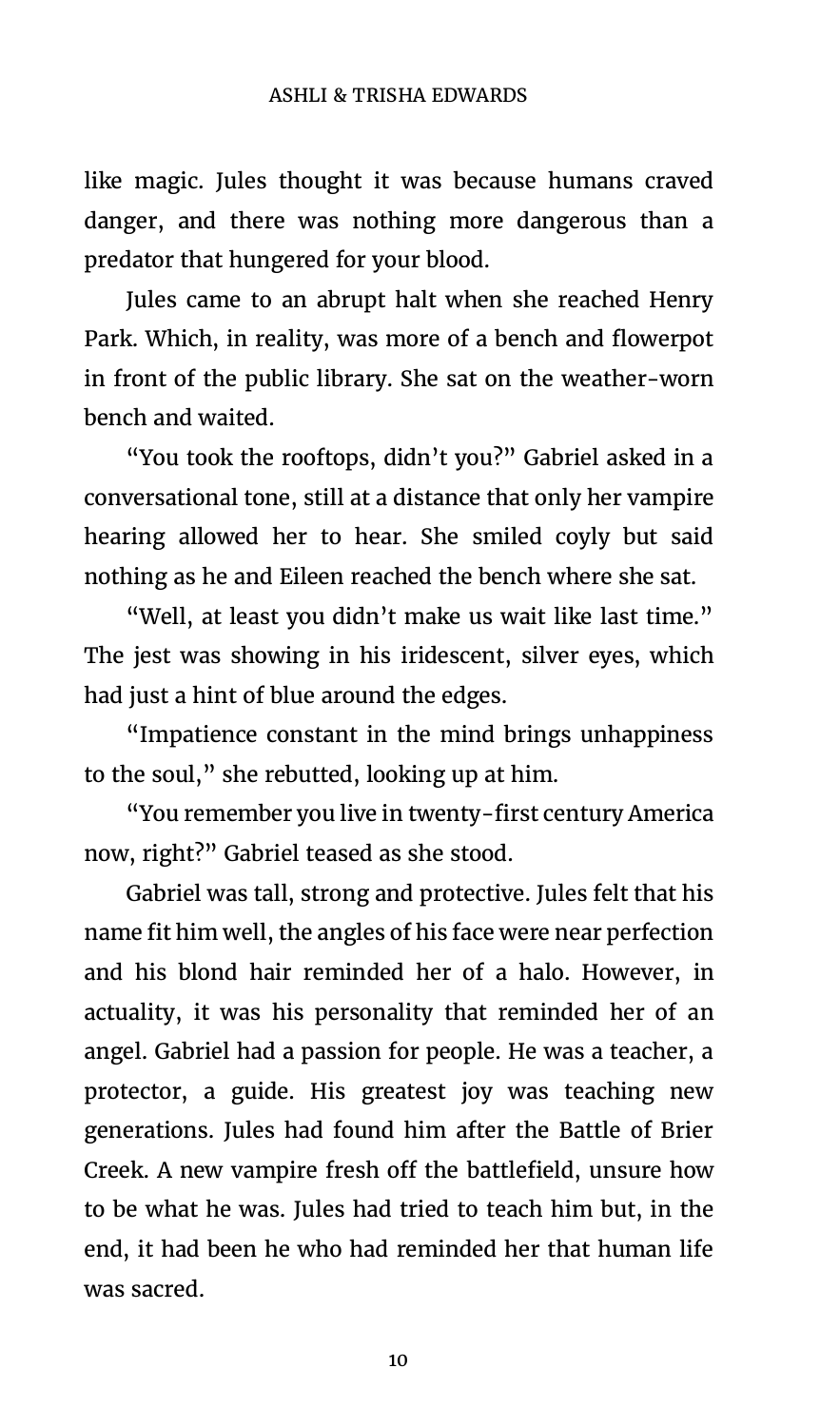### Silver's Bane

For Jules, the temptation to kill was too great. So, together, they invented other ways to get the blood they needed: Red Cross, campus blood drives, even raiding the blood bank at a hospital when necessary.

Eileen, Gabriel's wife of near forty years, was as freespirited as they come. Her black hair hung long, past her waist, and complimented her bronzed skin, native to this land. The silver of age had not overtaken the original black color of her human eyes yet. She was still an infant vampire.

It was always a risk, taking such a young vampire into the heart of human habitation. Eileen didn't possess the control that Jules and Gabriel had worked many years to attain. Regardless, Eileen had begged to accompany them to the Promenade tonight. Apparently, she saw an art show opening advertised that had sparked her interest.

Jules let down her hood as the three deadliest predators in Maine walked down a busy street to enter the small gallery a few shops away.

As they walked, Jules felt Gabriel's hand grasp her shoulder. Her head shot up. There was *one…two…three…* Jules counted six in the pack that was congregating outside Seaside Soda Shop.

They hollered and howled as they were joined by yet another. This one was bigger than most of the others and he had an Alpha's commanding presence.

"Werewolves," Gabriel hissed.

Jules placed a comforting hand on his arm. "Just keep going," she said quietly. "They've never attacked us before. This town is big enough for both species."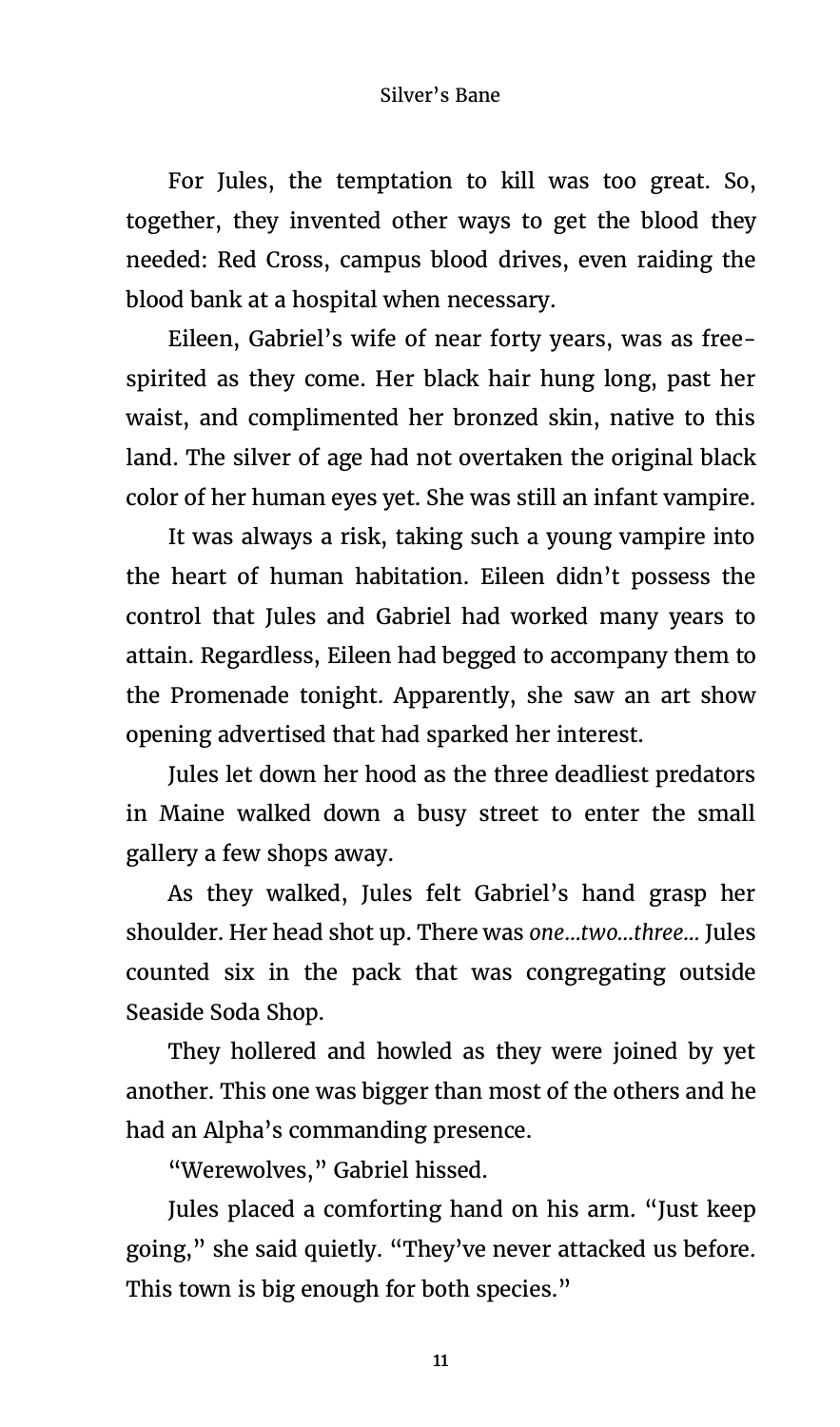"But Jules," Gabriel protested as he placed himself between Eileen and the wolves. Eileen's hand went reflexively up to brush one of the long scars on her face.

Jules knew the unspoken treaty of the supernatural beings in Aboit had never set well with her coven. Past events had left them uneasy around members of this other supernatural species.

"I said, ignore them," Jules whispered and made to move on down the wide sidewalk. But just as she started to turn away, she froze. She had caught sight of one of the wolves. He was stunning, tall, and lean. He had tan skin, dark hair, brilliant green eyes, and features reminiscent of someone Jules had known long ago. His eyes locked with her own. She could not turn away.

"Jules?" Eileen's concerned voice seemed distant.

She heard Gabriel hiss again. This time it was directed at the pack, and yet, she still couldn't tear her gaze from the mesmerizing werewolf's.

The Alpha charged at them and Gabriel met the challenge. The two crashed into one another with supernatural force. But the scuffle knocked into Jules, pulling her focus away from *him*. As she assessed the situation, she noted that the other wolves had yet to join the fray. Jules knew she had to intervene before this situation escalated. Just then, the Alpha threw a full-fisted punch at Gabriel, who avoided it by sidestepping ever so slightly. Jules took advantage of the moment and leaped directly between the two fighting men. She stood, arms outstretched to her sides. This move had the desired effect, the Alpha froze,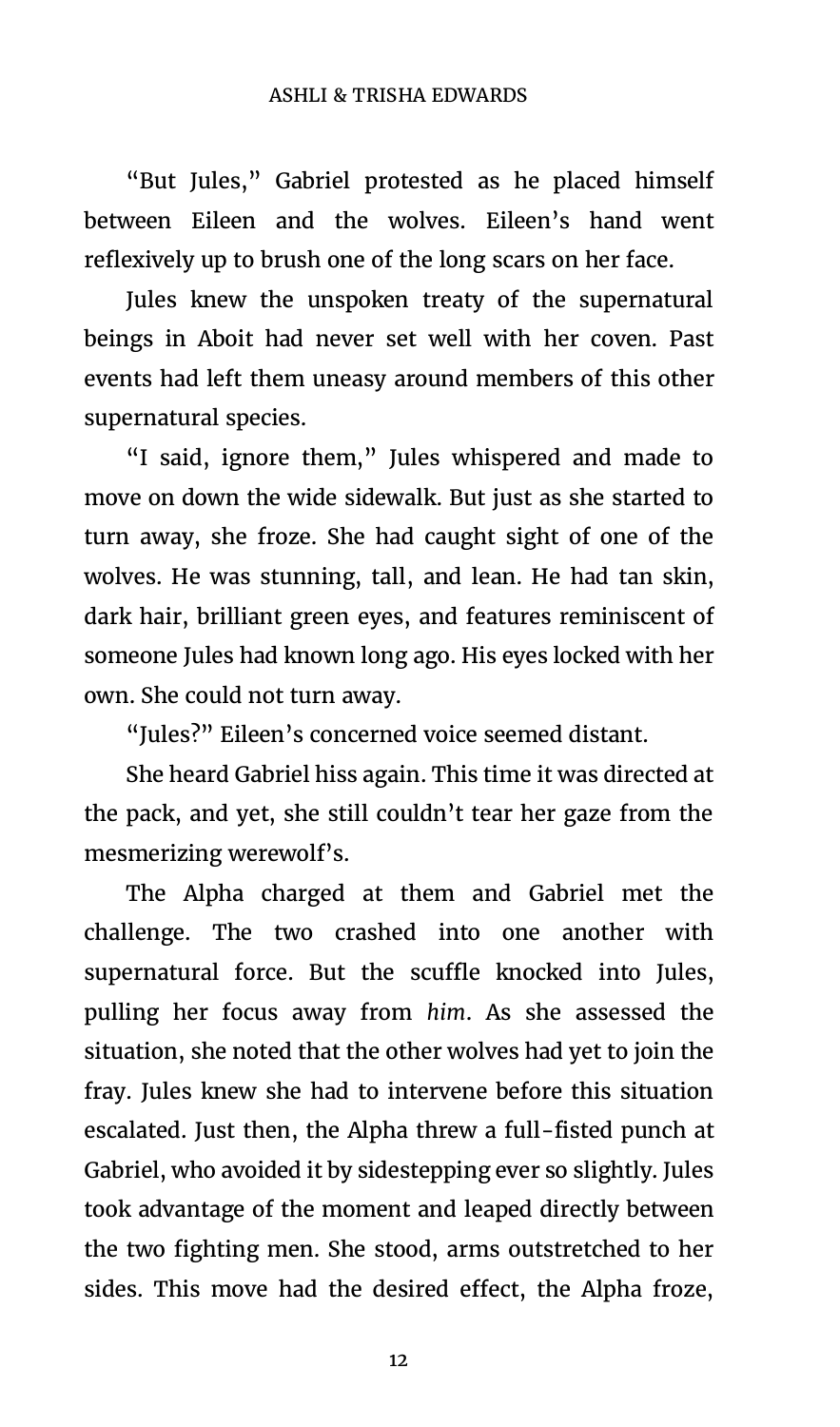mid-stride. Jules turned her full attention on Gabriel for just a second. "Back down," Jules commanded with a hiss.

"Jules, move…" Gabriel said.

She silenced him with a glare. "I know what I'm doing."

Gabriel conceded and moved back a few paces to stand in front of Eileen. Jules turned to confront the Alpha.

"Vampire scum," the Alpha said, apparently having gotten over his shock that such a small woman would intervene.

Jules scowled. She couldn't believe he was stupid enough to say that out loud. By now, the incident had drawn quite a crowd of spectators.

"Move, or you'll be the one to die," the Alpha spat, but this time it was only loud enough for Jules to hear.

Jules ignored the threat, but said, "you are the Alpha, yes? According to the rules of proper engagement, you must deal with me now."

"You lead this coven?" the Alpha asked.

"I do," Jules stated evenly, stepping into a stance that exuded the position and power of her years. Out of the corner of her eye, Jules saw that the other pack members had begun to encourage the crowd to disperse. She breathed a sigh of relief. At least she wouldn't have to deal with being exposed to the local humans on top of this inconvenient confrontation.

"You?" the Alpha mocked. "A girl…what about that male of yours?" He gestured toward Gabriel.

"I may look young, but I wouldn't underestimate me if I were you."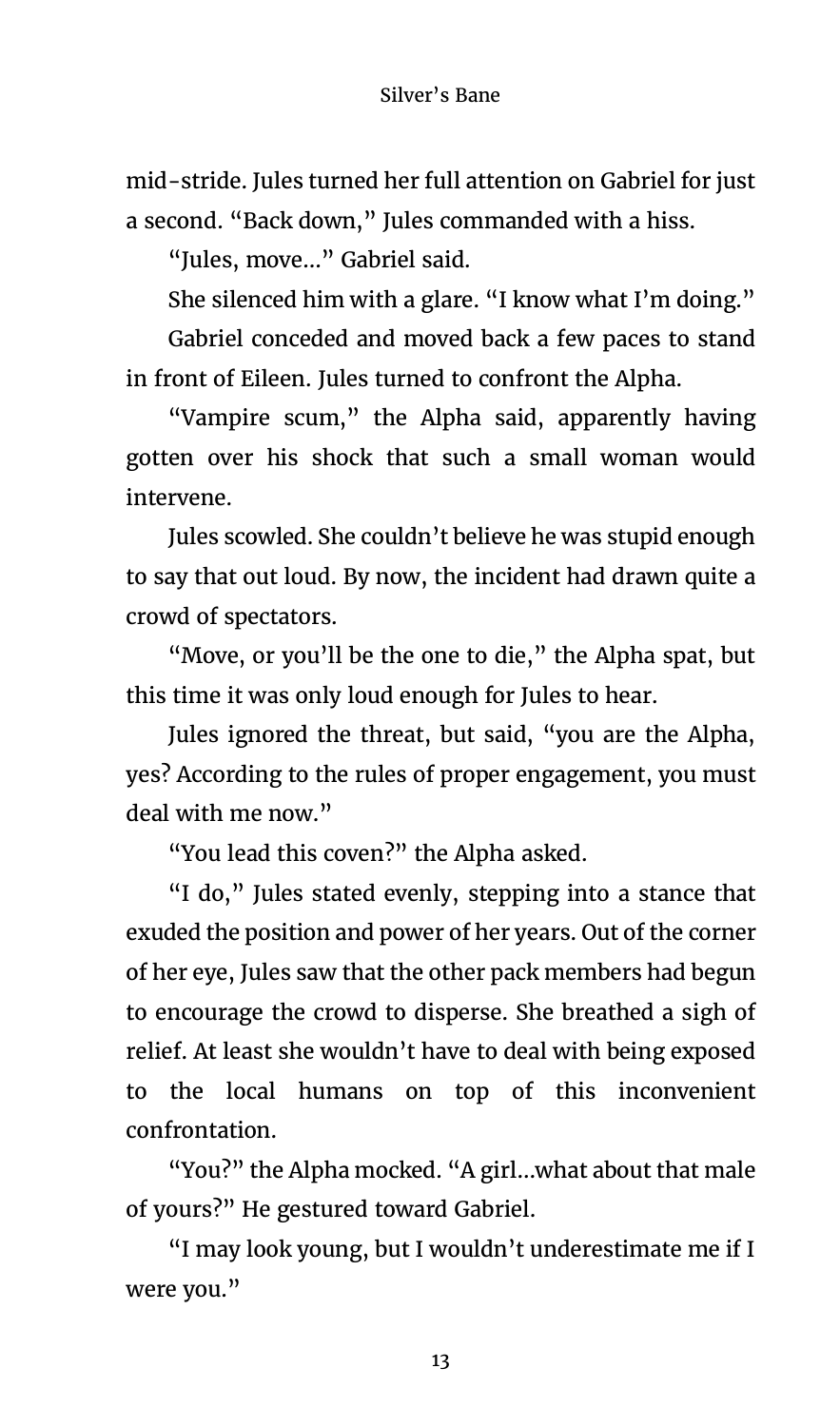"You're a child," he said, growling at her a bit as he said it.

"For an immortal being you seem to be unaware of how immortality works." Jules heard two of the pack member's chuckle. The Alpha's face grew redder.

So, lightening the mood to defuse the situation would not work. Jules changed her approach. "My coven should never have engaged you. And for that, I offer my apologies." This approach, however, did have the desired effect.

"Your apologies mean nothing to me," the Alpha spat. But his expression had turned smug, rather than murderous.

"I am sure this can be solved diplomatically," Jules said. "If my apologies are not sufficient, what do you suggest, Alpha?"

The Alpha seemed to be considering this question. After a few moments, he said, "this town is under my jurisdiction. You and your coven are no longer welcome here. You will leave tonight."

Jules sighed. This is not what she had intended. "We have coexisted peacefully in this town for years. Surely we can come to some other arrangement," she said as politely as she could manage.

"You will leave tonight," he repeated forcefully.

"You see, I know that we can live in peace. I've been alive much longer than this feud has had fire to fuel it. Some of the greatest Alphas of your species advocated for peace. Like Stephen Cain. Surely, you want to follow his example."

This seemed to only anger the Alpha. "How dare you mention his name. You have no right."

"I have every right. He was one of my dearest friends."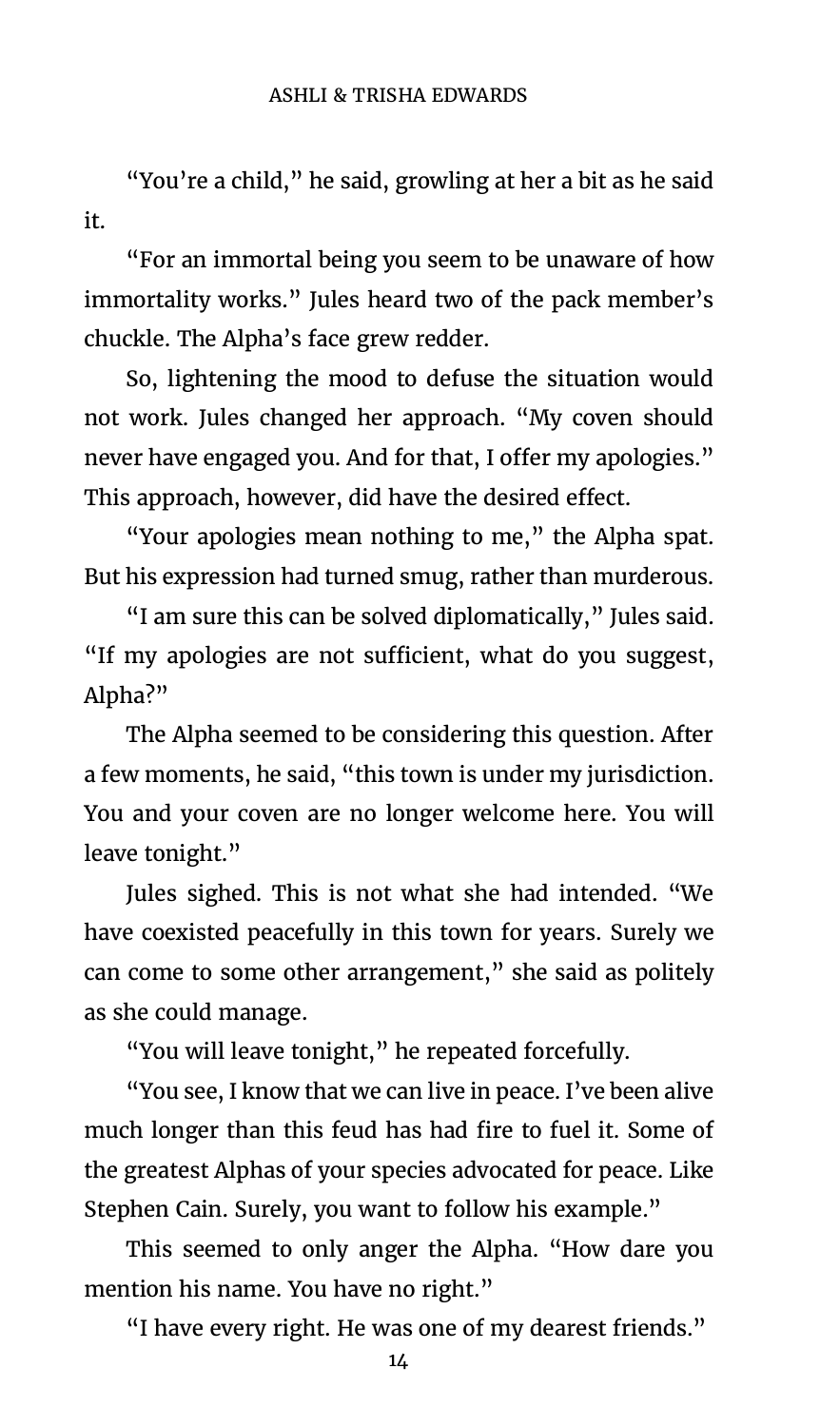"You're probably one of the demons who assassinated him," the man growled.

"It wasn't me," she said easily, making sure any sadness was concealed well. She watched as the large man, who towered over her, shook with anger. Diplomacy was failing. Jules knew this could go only one of two ways now. *The Alpha will attack and die, or he will back down.* He stepped closer to her, rage in his eyes.

"Be my guest…" she said evenly, "expose yourself right here. Right now. Wolf or man, this is not a fight you will win." Jules prepared to strike if need be.

He growled audibly.

"Carson, back off!" someone called.

Momentarily taken aback, Jules looked over the big man's shoulder. The voice had come from the werewolf she'd been captivated by earlier. She looked the wolf all the way up and down, from his floppy hair to his Converse sneakers. *The resemblance.*

"Stay out of this, Luca," the Alpha, Carson, snarled, turning to look in the direction of the one who'd spoken.

Jules waited, silent but very deadly.

"We've already been too exposed," Luca added, seemingly undaunted by the glares of his leader.

*The Beta?*

"Don't you see how old she is? Look at her eyes," another werewolf added.

The Alpha spun and took a closer look at Jules's eyes. Solid, pure, silver. With a vampire's age came increasing strength and skill. She knew he was starting to loose confidence in his ability to win against her one-on-one. "As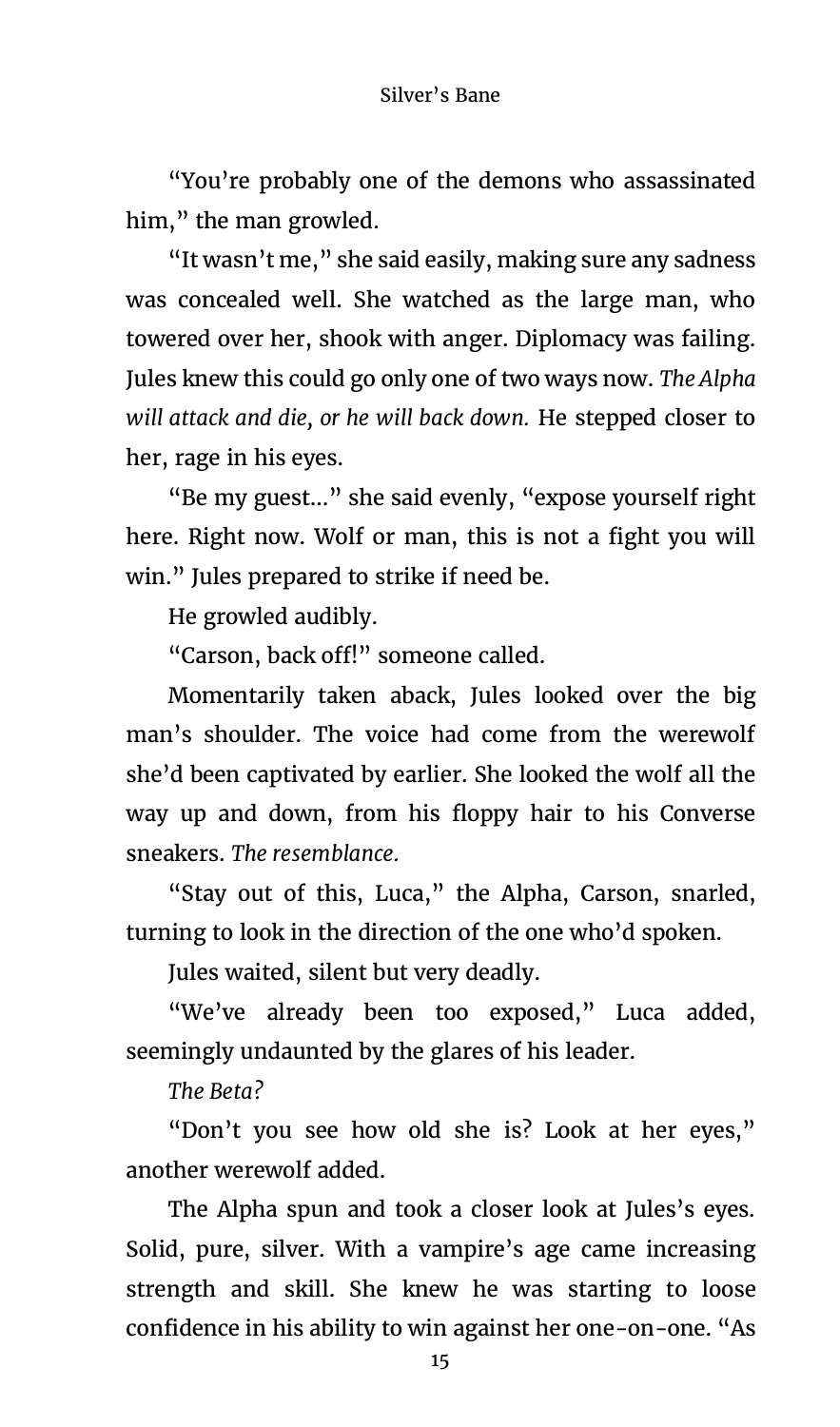I said, our species have coexisted in peace for years," Jules said when she saw the Alpha's resolve begin to weaken. Long moments stretched out between the immortal creatures.

"Fine demon," the Alpha said, "you may go about your business."

Jules kept silent. But nodded all the same.

"But this is not over," Carson said under his breath as he turned to walk back toward his pack.

"I didn't think it was," Jules said under her breath as she took a few steps backward, still unwilling to turn her back on the Alpha. After a few moments, as she was about to turn away, she caught the gaze of the Beta, Luca, one last time. He seemed to be peering into the deepest depths of time and age through the windows of her eyes. She nodded at him and he at her, neither looking away for a long moment. Then they did, going their separate ways.

Jules returned to Eileen and Gabriel, who had hovered nearby during the confrontation. "So, shall we enjoy this art show?" Jules asked, her easy countenance reappearing. Gabriel looked at her in disbelief, while Eileen was staring at her in wide-eyed wonder.

"Oh, relax, both of you."

#### **LUCA**

Luca Cain looked away from the strange and beautiful creature. He'd never seen a vampire before, heard of them yes, but had never come into contact with one personally. She wasn't at all like the rumors suggested. Jules, *was that her name?* Wasn't a walking corpse. She may be technically dead, but she was also full of strong and fiery life.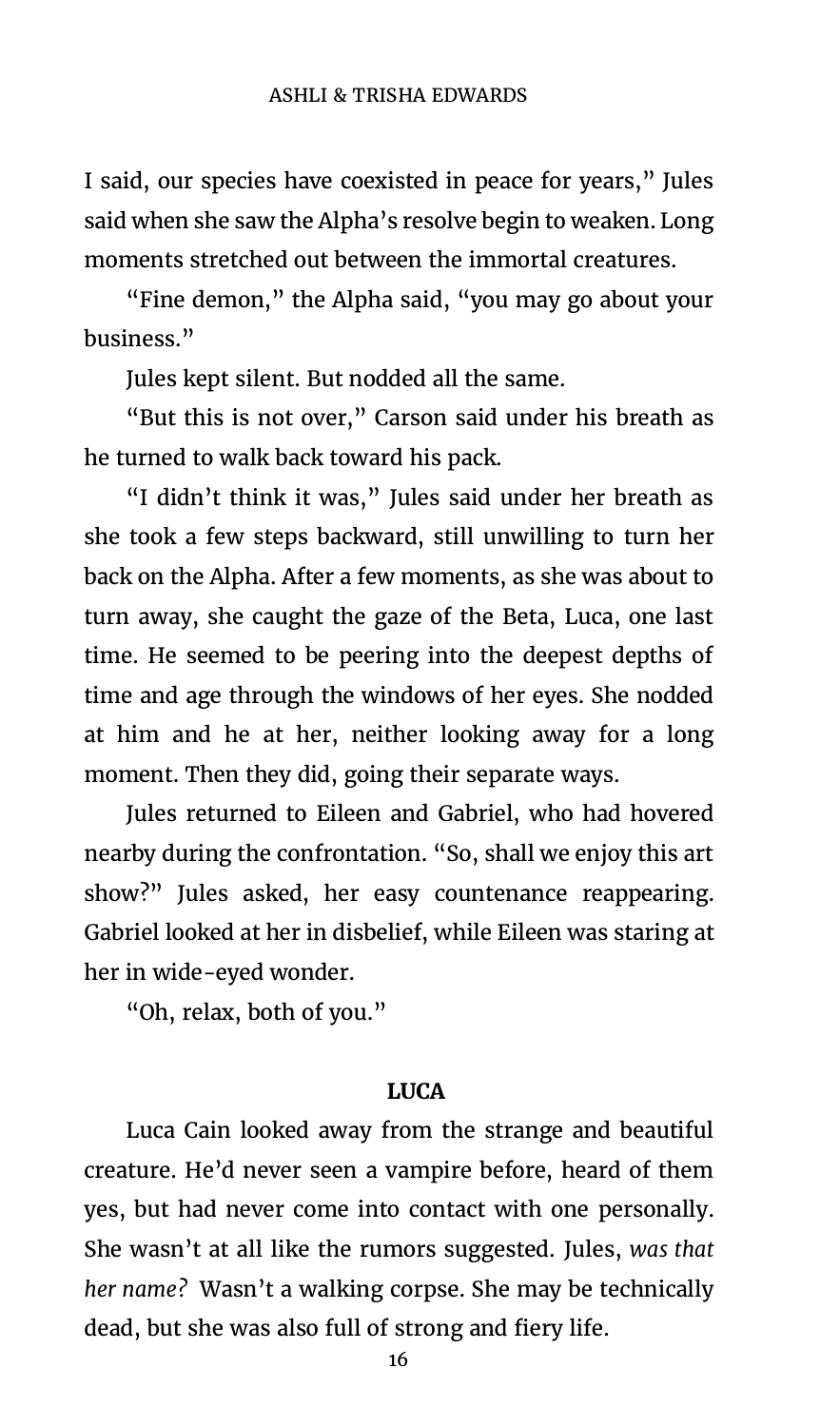"Luca, let's go!" his best friend Kyle called.

Luca turned, it was then that he realized the pack had moved on toward the parking garage. He'd been staring through the glass doors of the art gallery, watching the redhaired vampire as she chatted with the other female.

"Luca!" Kyle called again.

"Coming," Luca called back and made to follow the rest of the pack.

"So, she was hot, you know, for a dead person," Kyle said when Luca joined him. Kyle was a thirty-seven-yearold werewolf who had stopped aging in his late twenties. He was tall and lean, like Luca, but his dark hair hung to his shoulders when it wasn't pulled back.

"Have you ever seen one before?" Luca asked him as they walked a few paces behind the rest. Luca was in his eighties, yet he looked to be a few years younger than Kyle.

"A couple of them," Kyle said, "but none as hot as that."

"You two need to cut that out before Carson hears you," Ben said, falling back to reprimand them. Ben was yet another member of Carson's inner circle. He looked to be in his early thirties, but Luca didn't know how old he really was. *Old, like really old.* "Vampires may look enticing boys, but remember they are soulless, immoral beings. Trust me, I've known the worst of them in my years."

Kyle shrugged, and Luca nodded. Ben had a lot more life experience than either of them. He probably knew what he was talking about. Ben patted Luca on the shoulder and then moved back toward the front of the group.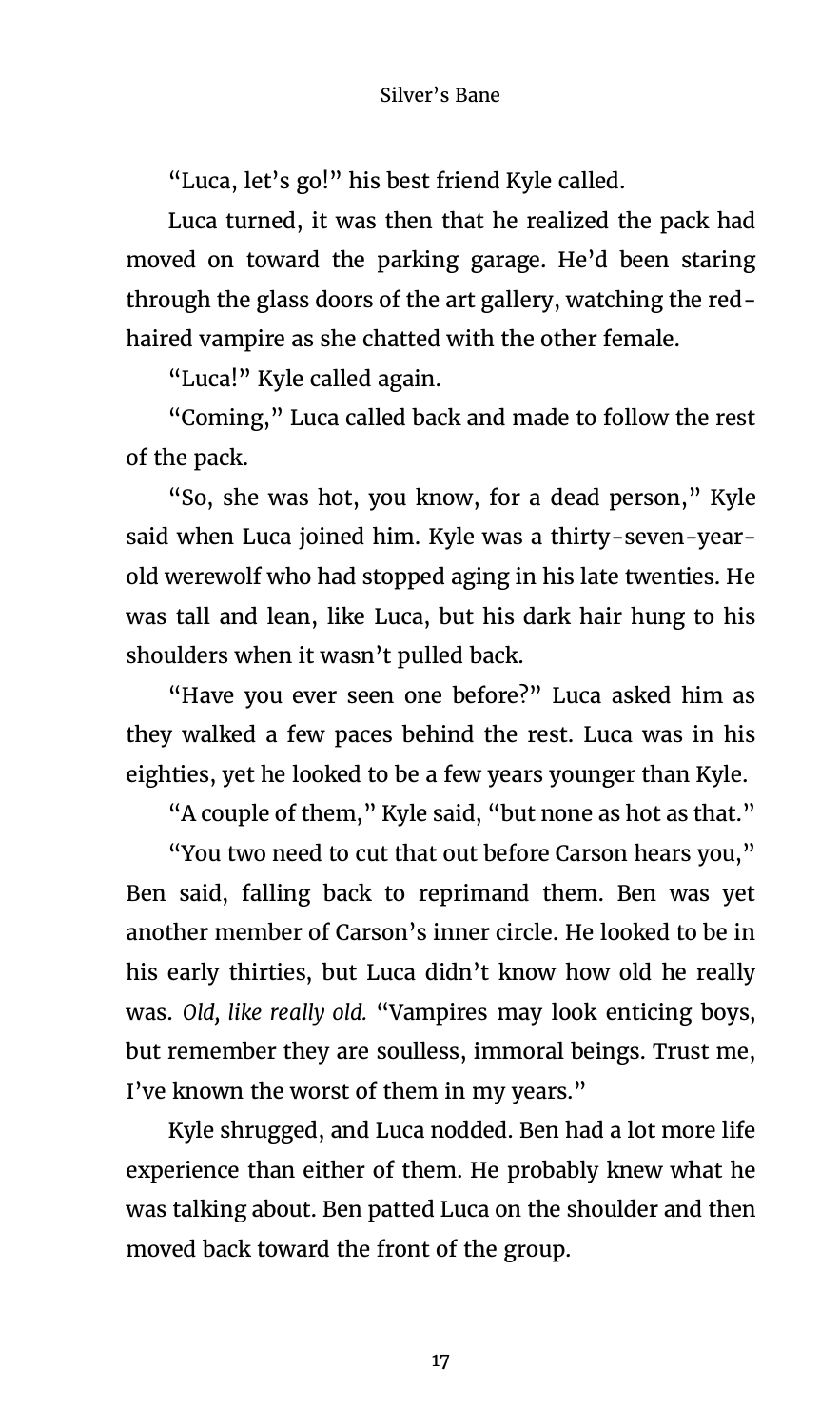"Cover for me?" Kyle asked when they'd reached the side-by-side parking spots that contained Kyle's sleek motorcycle and Luca's soft-top Jeep.

"Don't I always?" Luca asked rhetorically.

"Yep. I don't know why you put up with me," Kyle commented playfully. Then hopped on his motorcycle, leaving to go see his biggest secret.

#### **GABRIEL**

Gabriel Prentiss was still trying to resist running after those beasts and tearing them to pieces. He couldn't comprehend why Jules was being so frustratingly calm after what had just transpired. He glanced over to where she stood, taking in one painting and then another. Not only had she existed before the feud began, but she had been in the midst of its inception. In England three hundred years ago, she'd seen firsthand what the werewolf packs did to their kind. She'd been faced with their threats for centuries, and still, werewolves didn't seem to set her on edge in the slightest. He, on the other hand, could never forgive what they had done.

Gabriel took a calming breath. His body didn't need this to survive of course, but he always found that this repetitive motion helped clear his mind. Gabriel left the girls discussing some arbitrary contemporary painting and moseyed to the back of the gallery, toward some of the more forgotten pieces.

He found one that struck him tucked away in the back corner. Hands clasped behind his back, he studied it intently. The accuracy tugged on his senses. He heard the gunshot in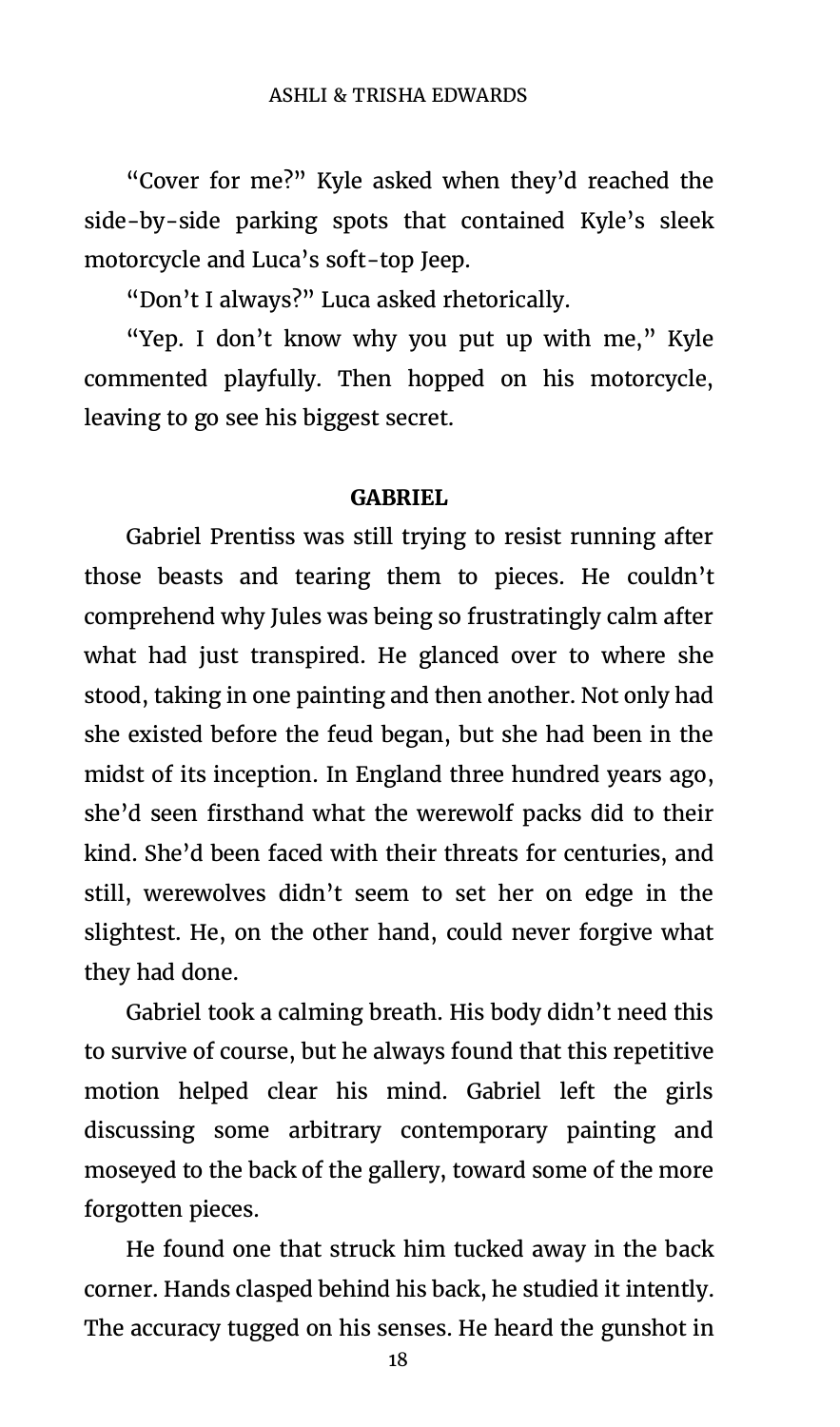his mind and rushed his hand up to where the bullet had penetrated his body over two hundred years before.

He should have died that day on March  $3<sup>rd</sup>$ , 1779. Like so many other Patriots had. Why Colonel Smith had saved him, and only him, had confounded him all these years. Why did Corporal Gabriel Prentiss deserve to survive when so many other souls were dead or dying? Gabriel could remember clearly, lying there on the wet ground, crying out that he didn't want to die. He remembered Colonel Smith leaning over him.

"Just breathe. It will all be over soon," he had whispered in Gabriel's ear.

But it wasn't over, Gabriel remembered his neck being pierced and the piercing pain that had surged through him after he, himself, had drunk from the British Colonel's wrist. What followed, he could not remember. When he awoke, he was in the woods alone. There was a note in his jacket pocket that read:

When you wake, you will be feared by all men. You can never return home. You have a new existence. Live on. - a Vampire, and now, your friend.

Gabriel remembered the words as if he'd read them that very morning. He'd read them a thousand times, trying to figure out what it all meant. Not long after his change, he had met Jules. He could never thank her enough for being his friend, teacher, and ally.

"Are you ready?" Eileen asked, coming up behind him and slipping one arm around his waist. She rested her chin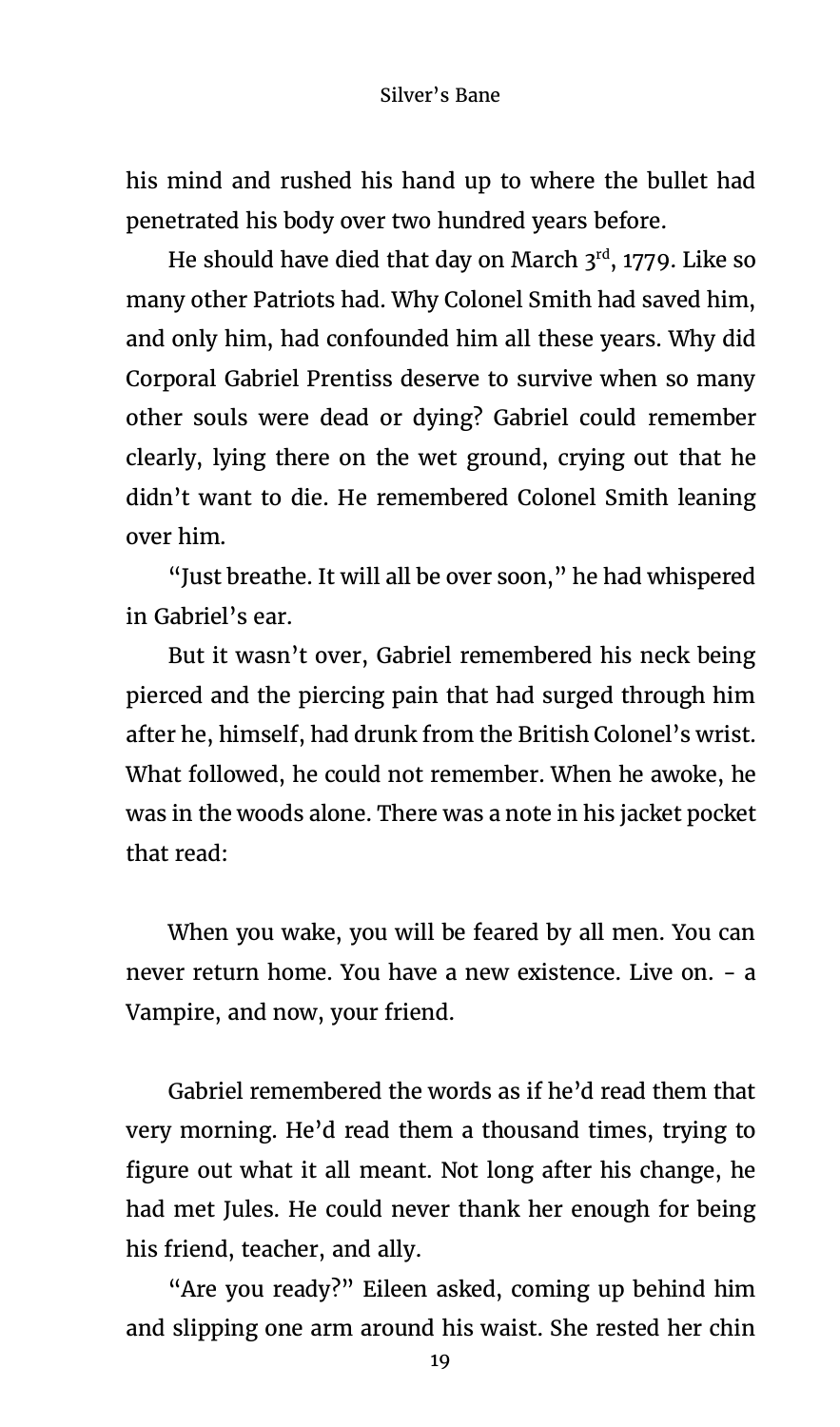#### ASHLI & TRISHA EDWARDS

on his shoulder and gazed at the painting he was standing stoically in front of. Eileen stood at about five-eight. She was stately and beautiful. It wasn't until Eileen had walked into his life that he'd found real, true love. "I'm getting really thirsty," she said quietly.

Gabriel turned at this and gripped her hand. Eileen was so young. She wasn't skilled at resisting the temptations that the human presence brought. It was his job to protect her from the heartlessness of the kill, and thus far, he'd done this well. Eileen had never tasted fresh, human blood and therefore didn't know what she was missing out on.

"If you're ready, I'm ready," he told her. "Is Jules coming with us?" he asked.

"Nope," Eileen replied. "She left already."

Gabriel sighed. Jules insisted on getting her own residence when they'd relocated to Aboit. He didn't like it. Covens should live under one roof, especially in a town infested with werewolves. "Let us go then."

Together, they left the quaint art gallery and walked down the sidewalk that ran along the sea. A young couple on a moonlight stroll passed close by them. *Too close*. Gabriel increased his pace when he felt Eileen stiffen. She clung tightly to his arm, fighting the instinct to attack.

"You're alright," he assured her as they neared their destination.

They made it to the parking garage without further incident, but they were followed into the elevator by a group of young humans. Gabriel wrapped an arm tightly around Eileen and placed himself between her and the innocent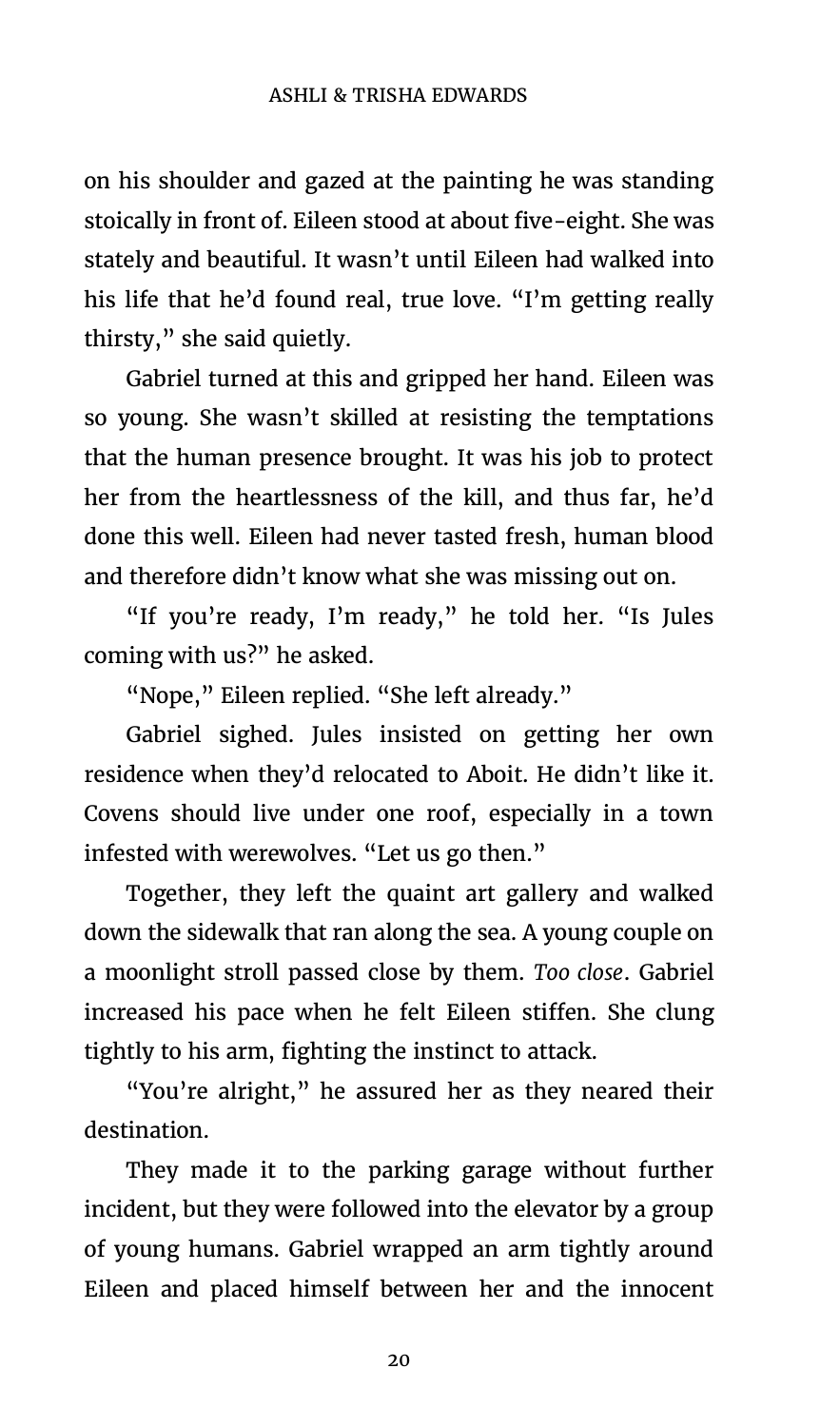teenagers. Eileen held her breath, closed her eyes tightly, and let her head fall back against his chest.

"See you tomorrow Mr. Prentiss," one of his students from the local high school called as he and Eileen exited on the third floor.

# **LUCA**

Luca loved the drive that took him straight through the town's center. The calm of the shopkeepers closing for the night. The young couples that moseyed the sidewalks, defying the night's end. The smell of the sea as his drive paralleled the coast. Luca loved this town. But, he was seeing none of that this time. Luca's mind was racing as he processed the events that had transpired. Or rather, as he thought about the fiery, petite, stunning, dead, vampire coven leader. There was something about her. Something he'd felt. He wondered if she'd felt it too.

Once Luca got back to the place he tentatively called home, he pulled passed the cars that belonged to various Den members and parked his Jeep on the side of the house, under his bedroom window. The Den was a six-bedroom, threebathroom, two-story crap pile on the far side of town. In which, Carson crammed the six members of his inner circle. Luca and Kyle included. Luca looked up at his closed, second-story window forlornly. Sometimes, he preferred to jump directly into his room, rather than deal with the chaos that was life at the Den. Luca sighed and walked through the yard to the front door. On his way, he passed one of the two shutters remaining on the front of the house and ran a finger

21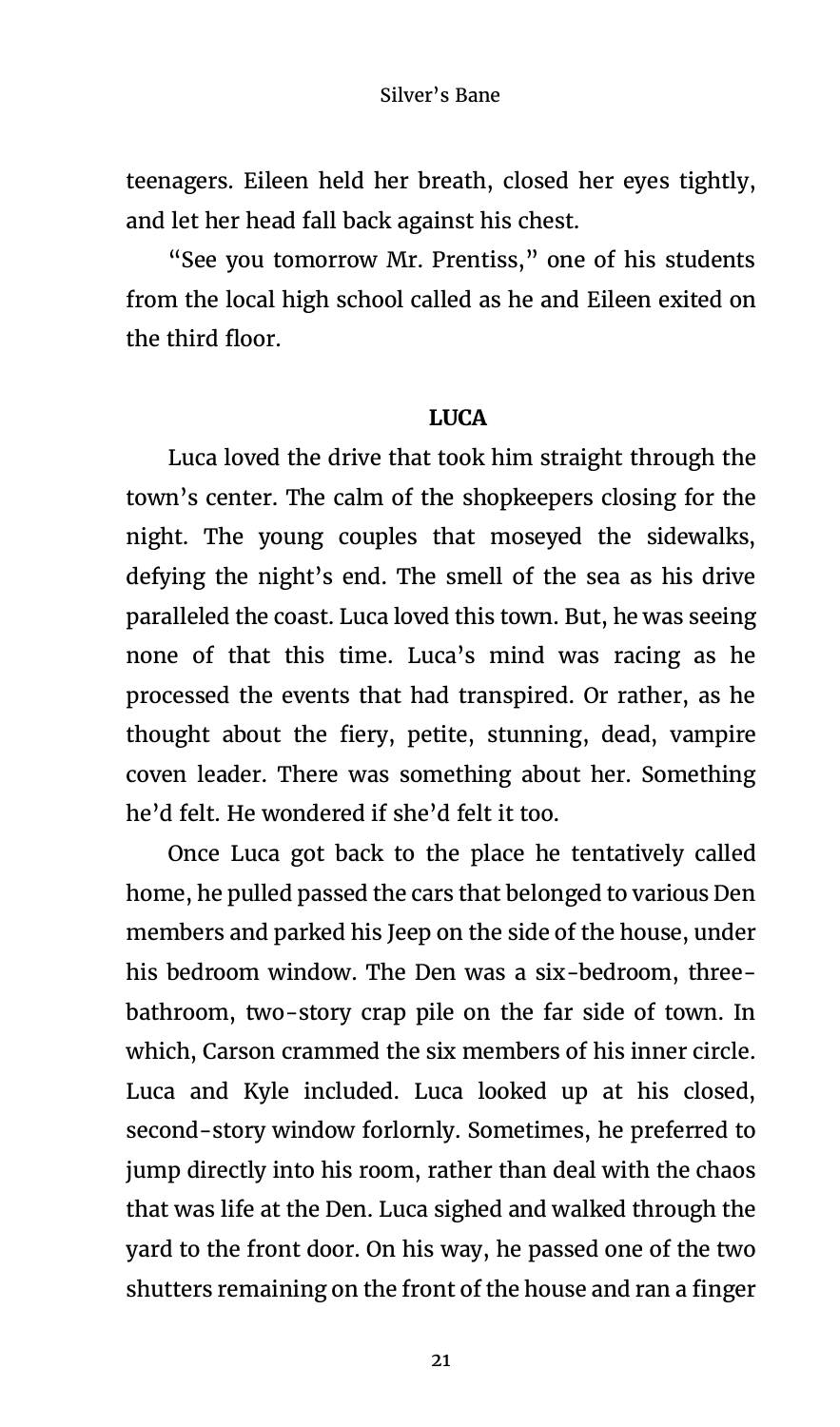along the chipped, white paint. As he entered, the front screen door banged shut behind him.

"Luca," Carson called as he walked quickly passed the family room.

Luca backed up a few steps without turning around. "Where's Kyle?"

"He went for a run," Luca lied easily.

"Are you sure?" Carson asked, one eyebrow raised.

"Yes." Luca nodded and then moved down the hall before Carson could ask him any more questions.

# **CARSON**

Carson growled and resumed his pacing. Having Luca as his Beta was truly a pain in the ass, but it was Luca's birthright. Not only had he been in line to inherit his father's pack before they were massacred, but he was a descendant of Stephen Cain's family line. Those facts alone gave Carson no choice as to who his Beta had to be. The fact that he couldn't entirely trust Luca was an annoyance that had to be swallowed.

As Carson paced, his anger only grew. Of course, Carson knew that there were a few vampires in Aboit. But until now, they had seemed to understand that this was his town. They had certainly never challenged him before. Defiance could not be tolerated; humiliation even less. The little vampire bitch had damaged his reputation with his pack. How could the pack trust him if they saw weakness in him? Something needed to be done to repair the damage that tiny, dead girl had inflicted. The vampires need to be dealt with.

22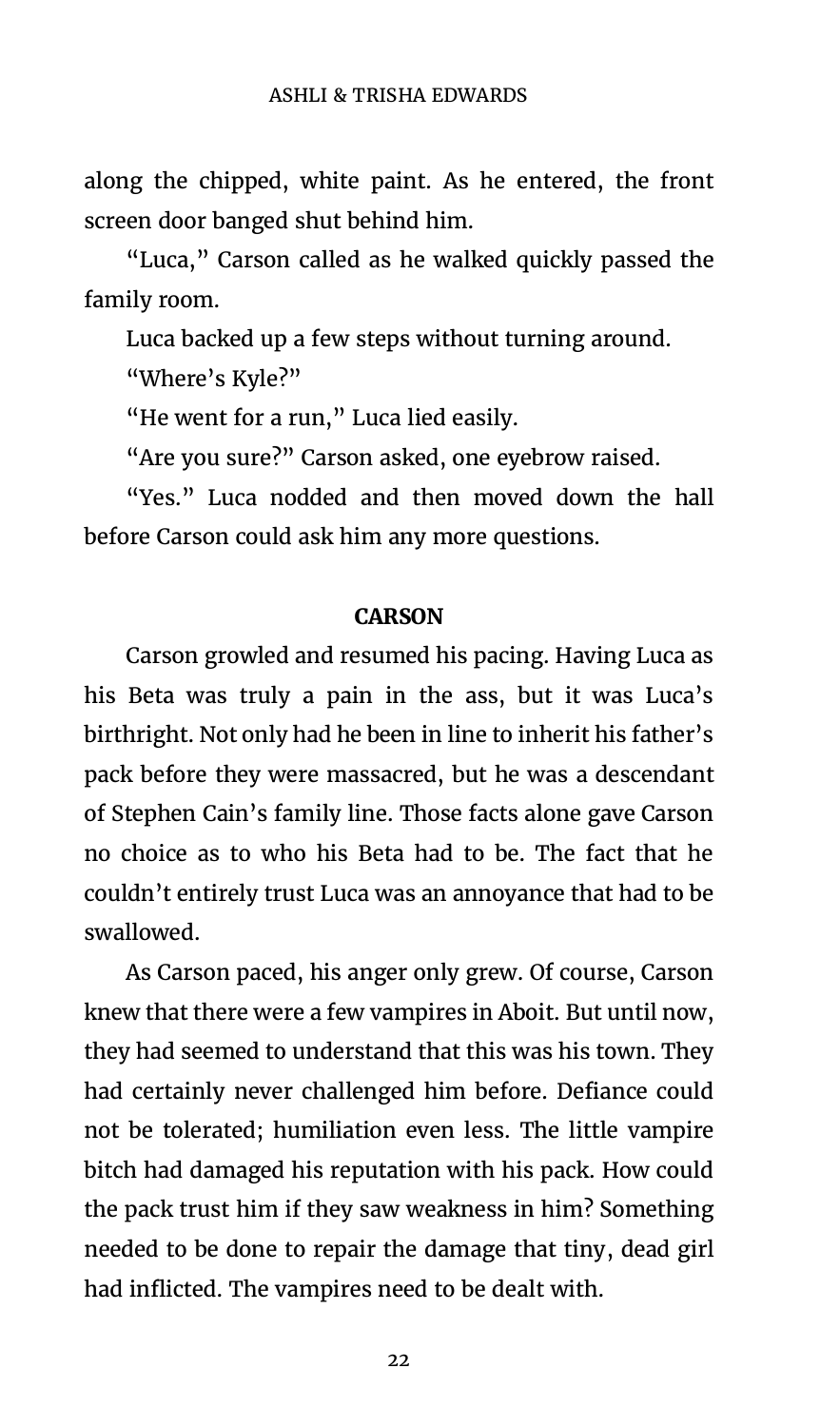"I am not fond of vampires," Ben complained as he joined Carson in the common room.

Ben was one of the only pack members that didn't make it a point of avoiding him when he was angry. Carson saw value in that. "Yes Ben, something must be done," Carson said, with fury in his voice and conviction in his heart.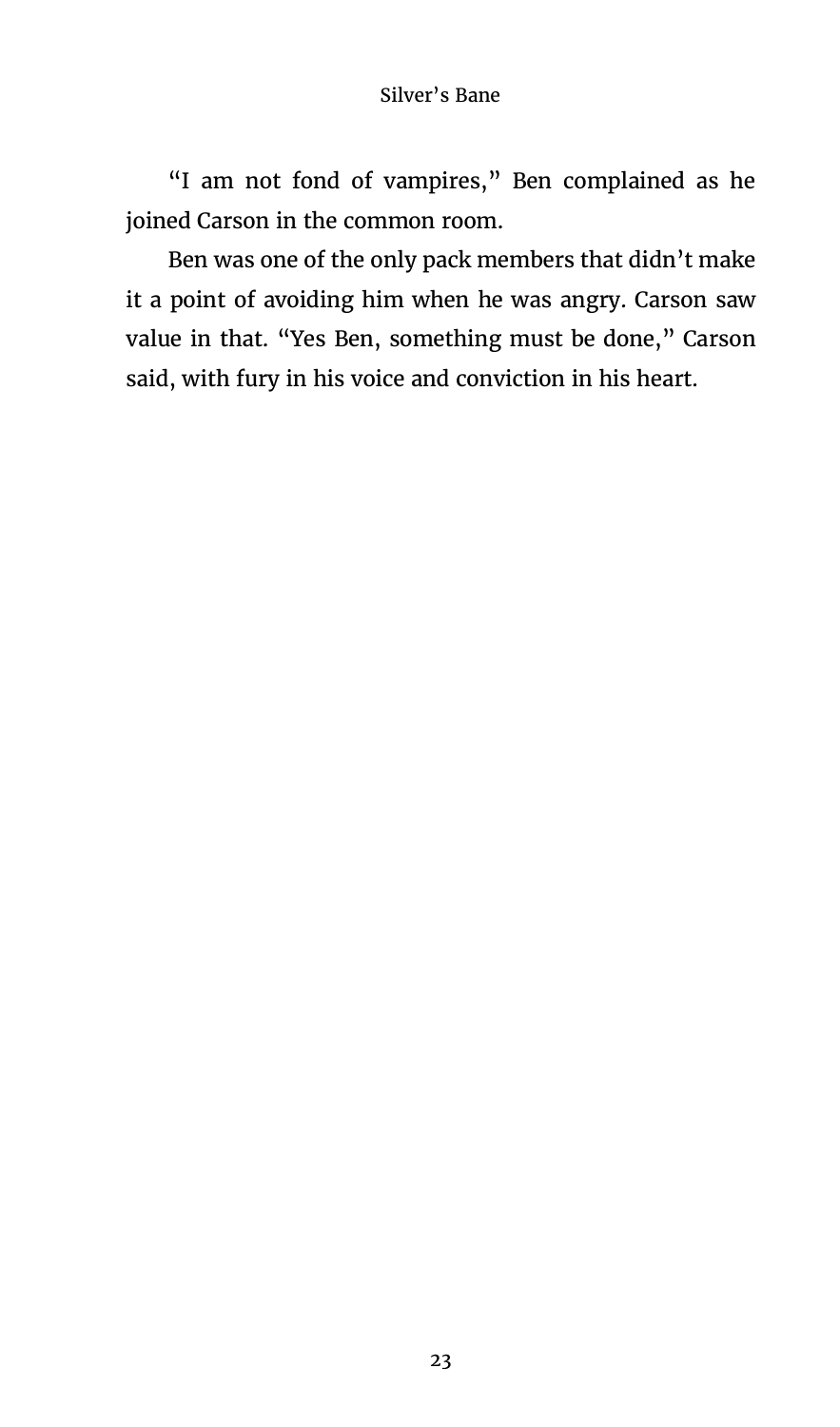$O$  hapter  $O^{\sim}$  we

# **Dead Girl in a Coffee Shop**

The roar of the wind was all around Kyle as he flew through town toward her home. He came to a speedy stop in front of the old apartment building, just in time to see the love of his life walk from her family's apartment. She was  $\begin{array}{c} \hline \end{array}$ 

being followed closely by her older brother, Adam.

"Dad doesn't always know what's best Adam!" she shouted when he grabbed her arm, spinning her around.

"Neither do you!" he shouted back.

Kyle turned off the ignition and dismounted but kept his distance. He relaxed against the motorcycle, waiting for the fight to fizzle out.

"Why is he here?" Adam questioned, catching sight of Kyle.

"Kyle's a part of my life, Adam. Deal with it." Hayley pulled her arm free and turned away from her brother.

"You barely know him!" Adam shouted after her, shoving his hands into his pockets and storming back inside the apartment.

Hayley ignored him as she reached the motorcycle.

24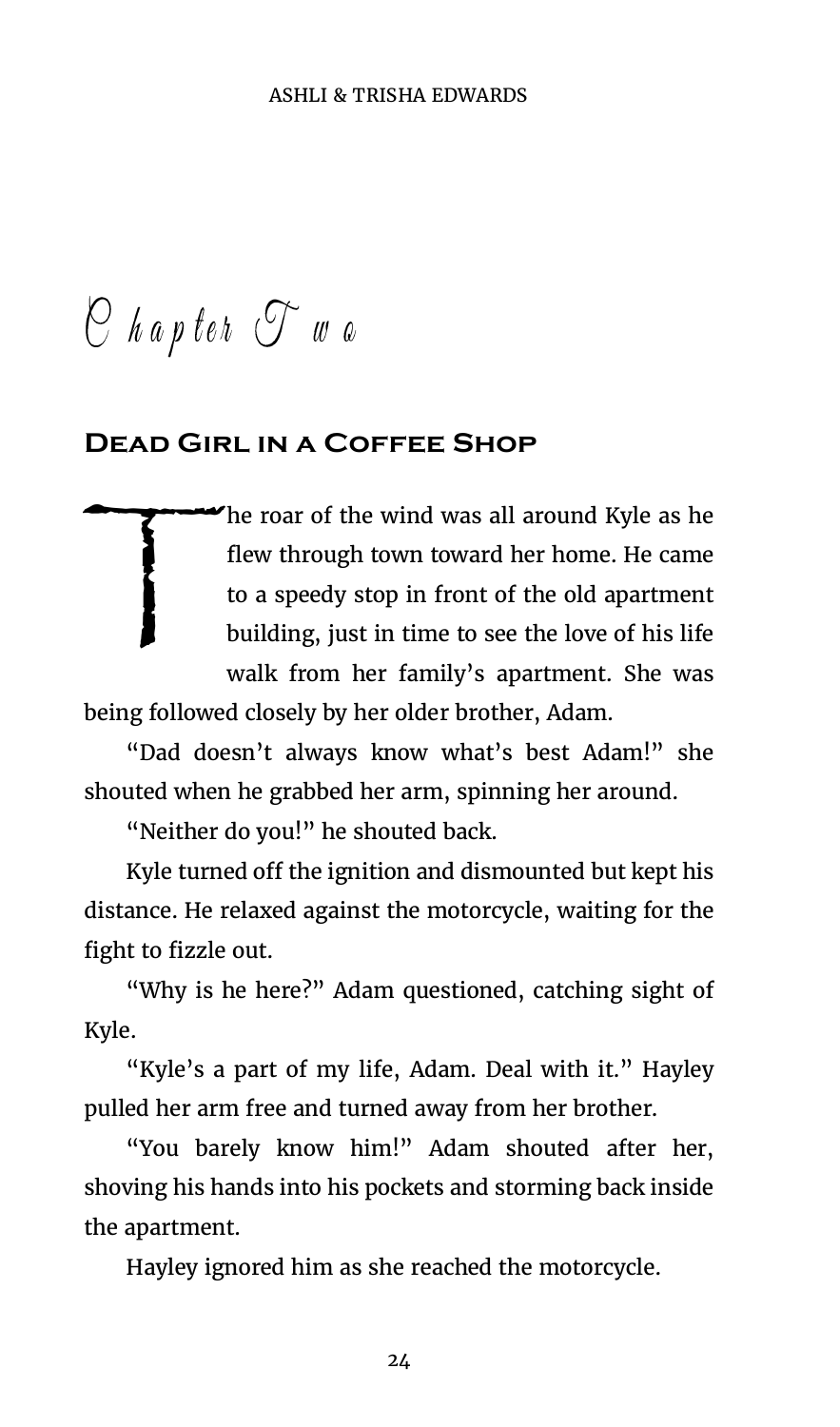"Do you two ever get along?" Kyle asked, wrapping her in his arms and pulling her against him.

"We have our moments." She smiled at Kyle in a way that suggested she was no longer thinking about the quarrel she and her brother were just having.

"Hello, wife." He smiled down and ran one hand through her long, highlighted, hair.

"Hi, husband."

He bent down and met her in a kiss. A few weeks back, Kyle had done something that, when discovered, would not be easily forgiven. Kyle had whisked Hayley Reynolds, now Hayley Reynolds-Cooper, off to Las Vegas and married her. The marriage was legal by the United States standards, of course. However, pack laws were quite different. When the Alpha of your pack had his eye on a mate, marrying her was severally looked down upon. A little over a month ago, Carson had demanded that Hayley's father grant him his daughter's hand in marriage. Mr. Reynolds had not immediately complied, but Kyle would not take the risk that he would relent; damn the consequences.

"Get a room," another one of Hayley's brothers, younger and still attending Aboit High, commented as he walked passed them.

"Good to see you too Landon!" Kyle called after him.

He waved once but didn't turn around.

"Let's go somewhere we can be alone," Hayley whispered.

"I had an idea about that," he whispered back, rubbing his nose softly against hers.

25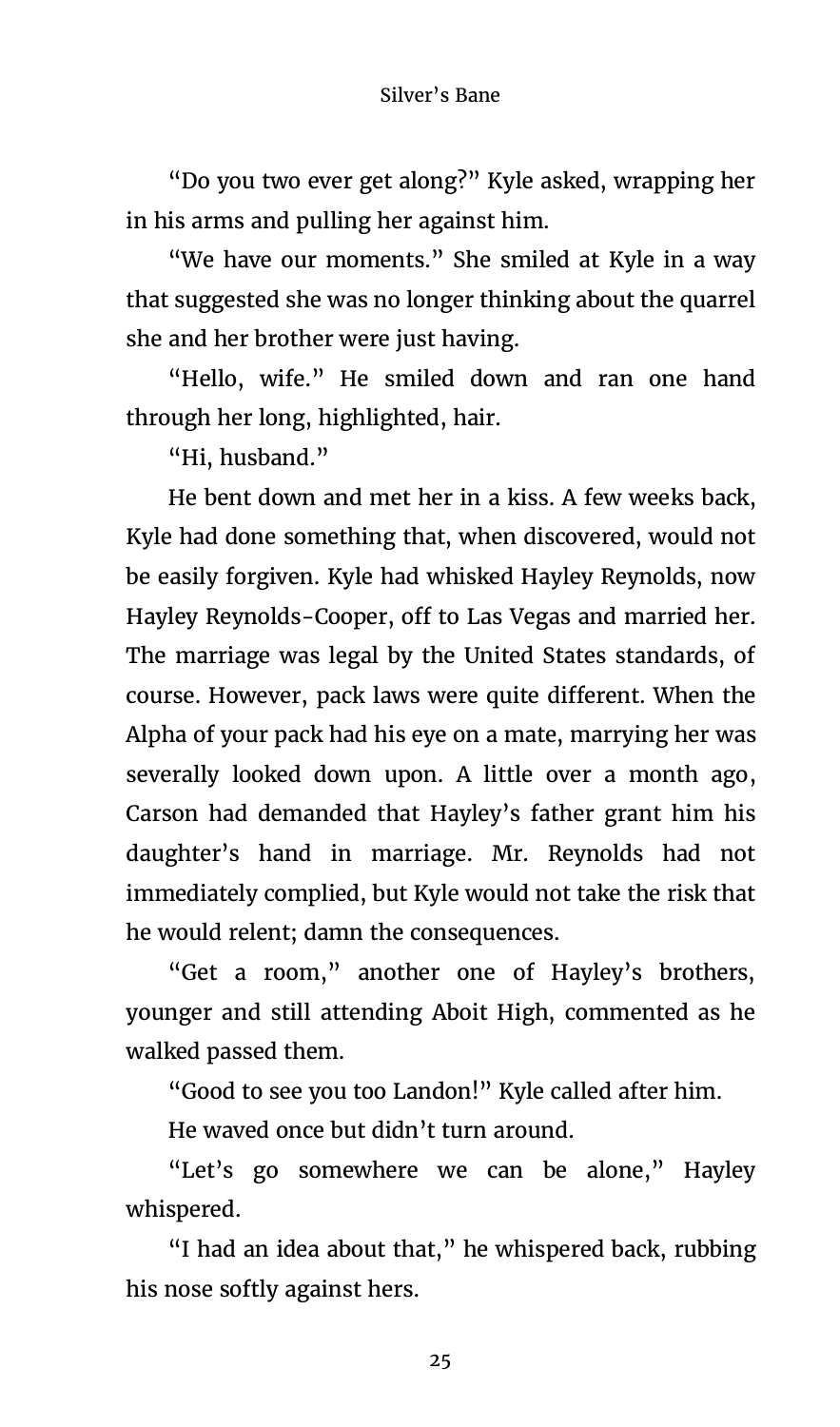#### ASHLI & TRISHA EDWARDS

### **JULIANA**

On a long, quiet street directly across from the sea, sat Jules's little green house. She walked passed the car she'd neglected to drive to the art gallery and through the freshly painted front door. It was peaceful and charming and full of character, but mainly, it was all hers. Jules was four hundred years old. Her first hundred years as a vampire had been a life of extravagance and indulgence. She'd lived on an English estate, in a grand manor, which housed one of the oldest covens in existence. After her time there had come to an abrupt end, she'd spent many years drowning in loneliness. Until Gabriel. With him, and then Eileen, came an existence of family and hope. Even so, the last few years had caused her to thoroughly enjoy the solitude of living alone.

Jules walked through the darkened house, stripped off her sweatshirt and jeans, pushed back her covers, and dropped gracefully onto her mattress. She still had a few hours before she had to resume her current life as a modernday American. She pulled her soft, feather blanket up around her shoulders and instantly drifted to sleep.

Jules tossed. She hadn't been prepared for her past to haunt her dreams this night and yet…

There she was, standing at the entrance to an opulent ballroom. She walked inside, her long dress swaying with her stride. Music set the mood as couples moved across the dance floor. She could see her friends happily waltzing in wide circles. Gwendolyn, a primordial vampire, one of the first of their kind, and Stephen, her werewolf husband.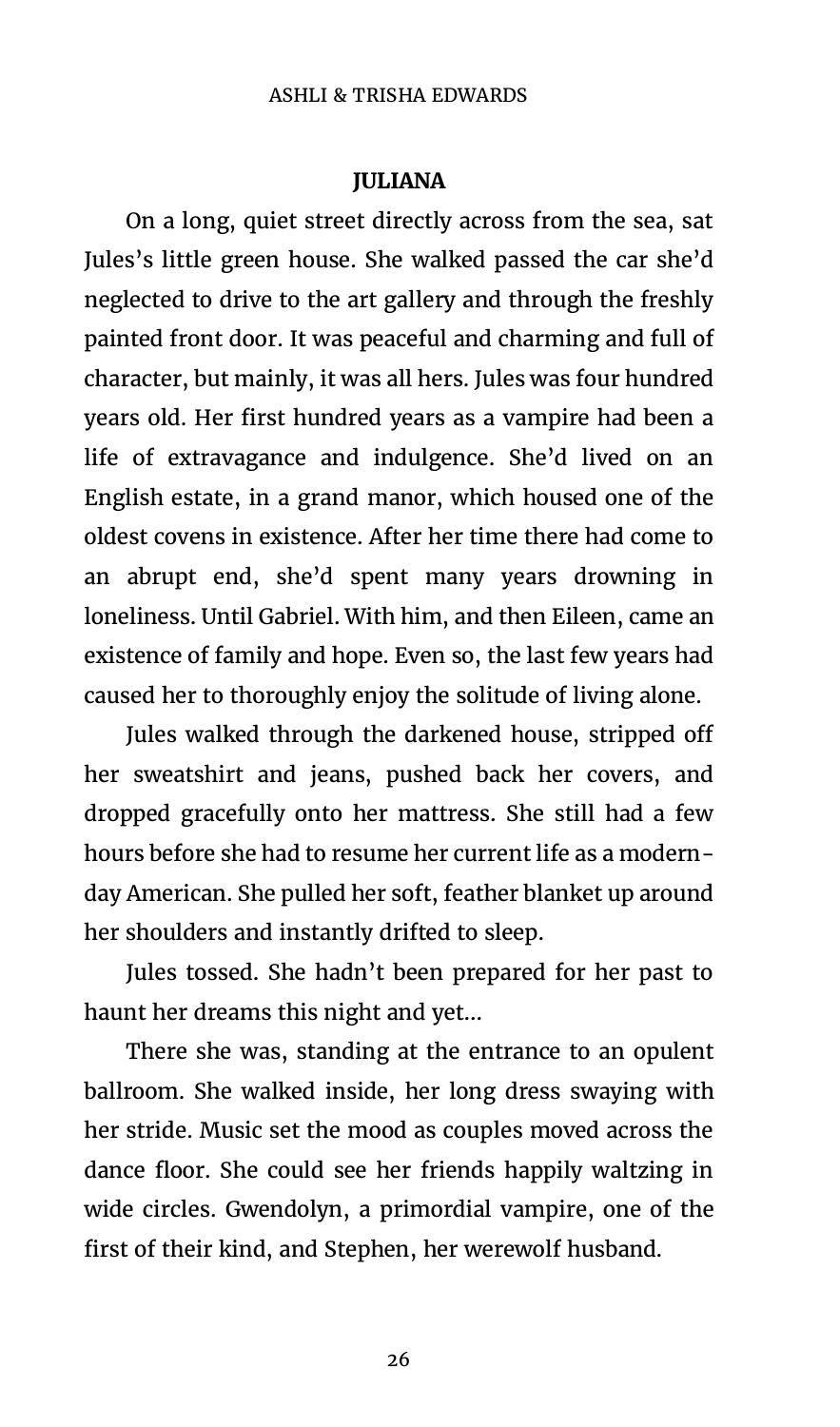Jules could smell the blood that was served in large goblets. She could almost taste it. Jules licked her lips in her sleep.

"Dance with me Juliana," a familiar voice said. The atmosphere changed, darkened, as he slipped an arm over her stomach possessively.

Jules thrashed in her sleep.

She turned and stared into the face that she dreaded most. An accustomed, cold smile shown on his primordial lips. *Hector.* "You're mine, Julie."

The dream shifted as she cowered under Hector's glare, his hand connected with her face yet again. Another image, the bloodied and lifeless body of her friend laying on the riverbank. "Juliana, help me," called the distorted and rotting corpse of Stephen Cain.

Startled awake, Jules sat up in bed. She pushed her matted hair from her face and took a few deep breaths. It was a human reaction to steady the nerves, but still relatively effective. Jules swallowed, her throat was dry. She was parched.

Jules pushed back the covers and walked to her sparsely stocked kitchen. Her cupboards had some plates and things for if she had company, but in this area of the home, her own need was extremely specific. She reached up and pulled one of her glasses from the cupboard. She squinted as she opened the refrigerator to retrieve a bag of blood with the hospital's tag still on it. She had several stored up from her last raid on the local blood bank. She ripped the bag open with her teeth and poured its contents into the glass. Throwing the empty bag in the sink, she walked to her tiny

27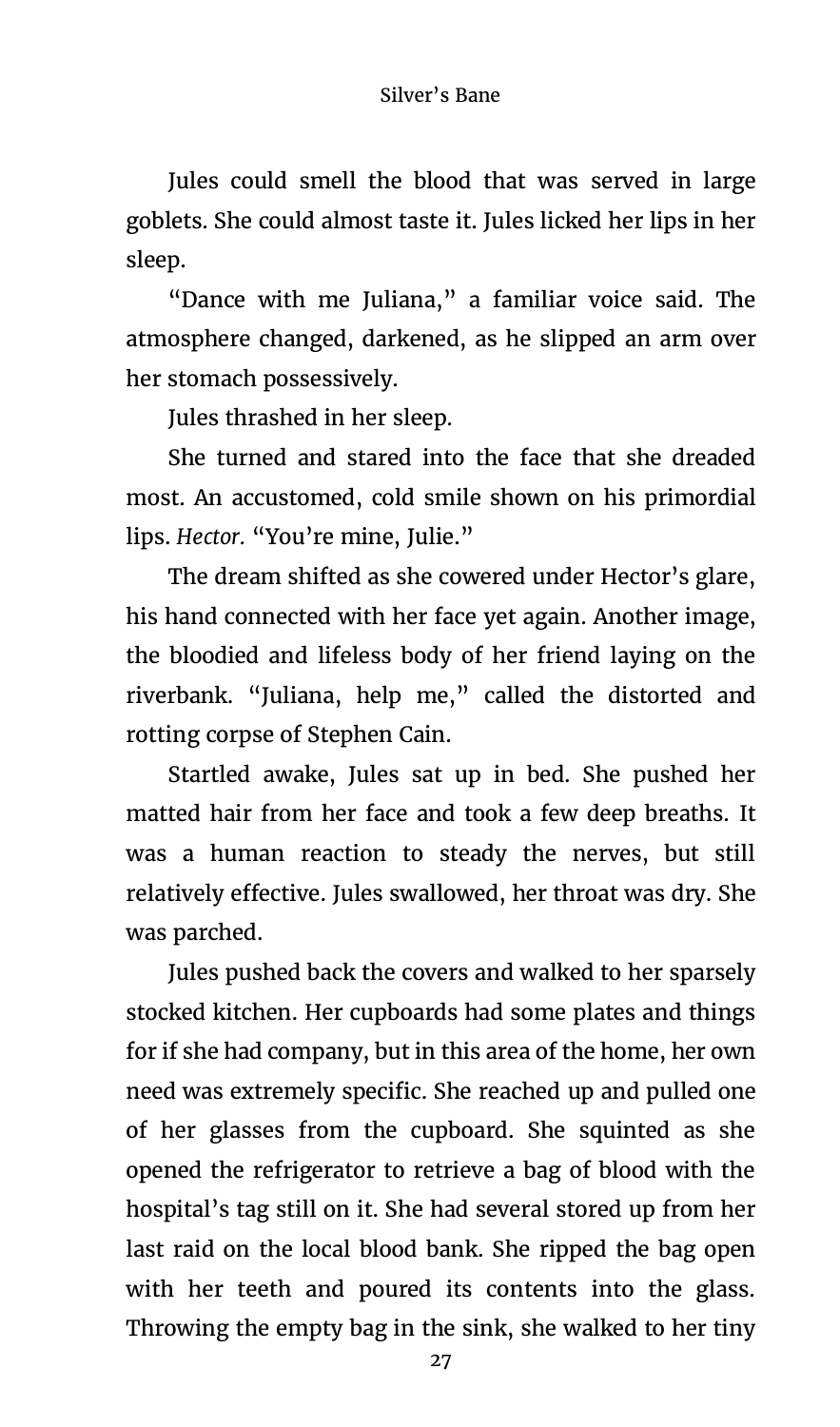living room and flipped on the television. Some news program played as she sipped from her glass.

For a moment, Jules thought of nothing but the liquid seeping into her tissues as she drank. Everything inside her was consumed by the quenching of her thirst. She drained the rest of the blood in the glass. The ecstasy and rejuvenation that blood brought to her erased the pain of her nightmare. Her, now crimson-colored, eyes blinked as she regained her composure. Jules then set the empty, bloodstained glass down on her wooden coffee table and sunk back into her plush, velvet couch.

Her thoughts drifted to her life before the English coven had taken her in. It was a time when humans greatly feared but believed in such superstitions as vampires. They were considered demons on earth and she had just become one of them.

Once the physical pain of her death had receded, her heart stopped beating and the change was complete. She was strong but disoriented. Her senses were amplified. She could hear and see things from great distances.

She'd run faster than she'd ever thought possible to her fiancé, Laurence; ever her rock and protection. After being invited into his home, she'd told him what had happened. She had hoped he would try to see passed her demon face and into her heart. He did not. All he could see was evil standing in the place of the one he was to marry.

She'd run from Laurence's cottage straight into the arms of Hector. He had taken her to his home, to his coven at Pelmoore Manor. There Jules met his sister, Gwendolyn,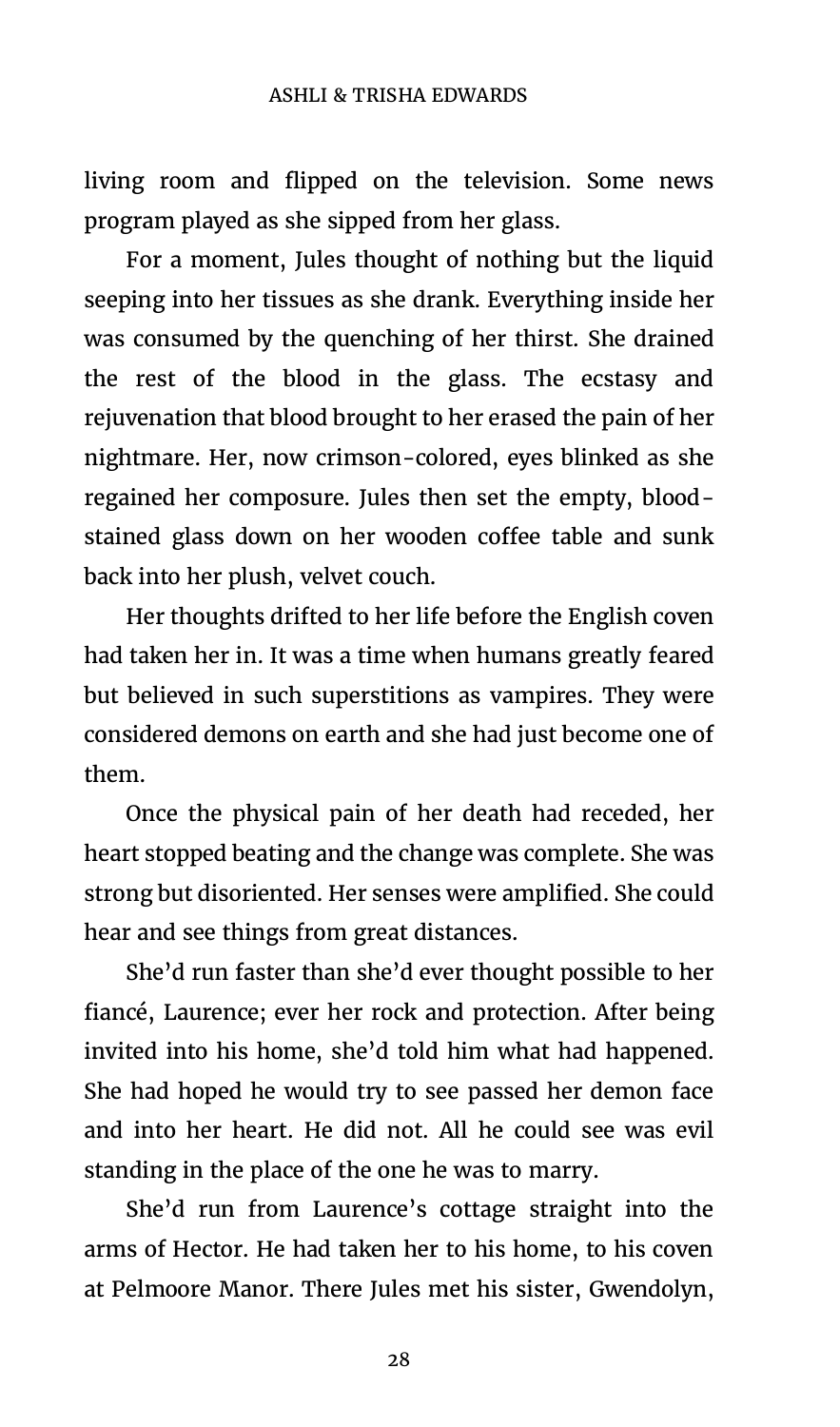who was as sweet as she was mad. They had become instant friends.

Jules had watched as Gwendolyn fell in love with a young werewolf from the village. Stephen was strong and gentle. After they were married, life at the Manor couldn't have been more peaceful and jovial. Over time, the packs elected Stephen Alpha over much of England. Together, Gwen and Stephen ruled both species as one; equally.

However, when Stephen had stepped in to help Gwendolyn rule, their combined influence usurped Hector's authority. His early attempts to reconstitute his power over the vampires were futile. In hopes of disintegrating the alliance between werewolves and vampires, Hector had told Gwendolyn and Stephen that their people were beginning to fight amongst themselves. This was true, but only because of Hector's coaxing lies. The couple had decided to remain steadfast. They believed that the hate would pass in time. But they were wrong; it did not pass. And Hector's greed grew. Hector was a vampire of nightmares, even Juliana's.

Jules could feel the bitterness overtaking her. That night still haunted her, the one down by the river. The night of Stephen's death. *If only he hadn't been walking alone.* Hector had ended Stephen's life that night, but he hadn't stopped there. He tore him apart bit by bit and sent the pieces to the neighboring werewolf packs. Instead of disheartening the werewolves as Hector had intended, this whipped the packs into a frenzy. They retaliated. Both sides lost many lives. Hector wanted war, and he got one.

Vampires began disappearing in droves. Jules found out later that the packs were burying their enemies in coffins,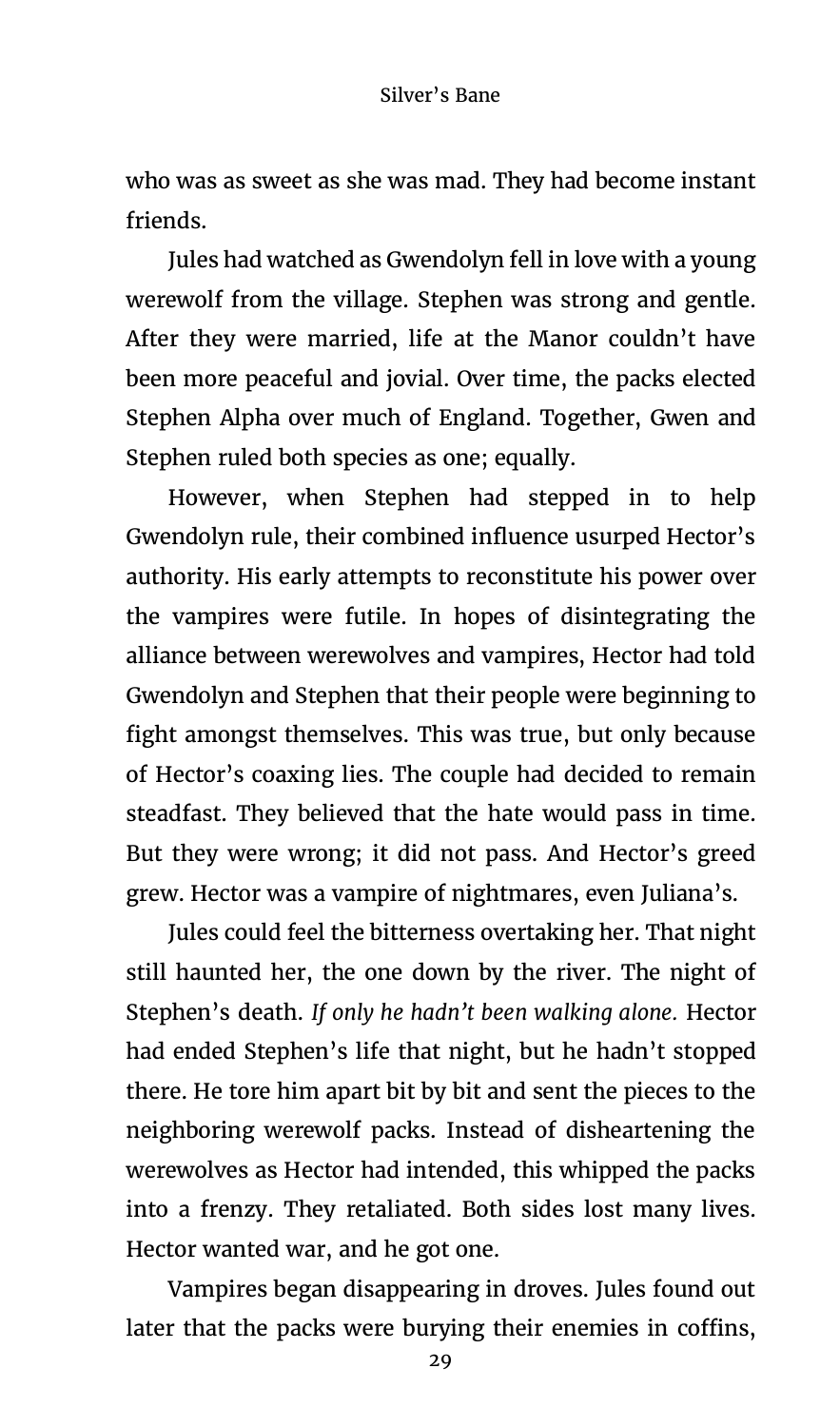#### ASHLI & TRISHA EDWARDS

far underground. How humans had gotten and twisted that information, Jules didn't know. The races fought until the casualties were too great for both werewolves and vampires. Jules didn't know what had caused the cease-fire because, by then, she was far from England. After Stephen was killed, Gwendolyn's heart had grown cold and she had banished Jules.

Jules was pulled from the memory when she felt a single, thick blood-tear escape her right eye and slide down her cheek. She shook herself free of her thoughts yet again. When she wiped under her eye, the back of her hand came away smeared with blood.

The Manor and all those within were no longer a part of her existence. They hadn't been for centuries. Jules tried to focus on what the late-night newscaster was ranting about; some murder somewhere not far from Aboit.

### **LUCA**

Luca woke abruptly as a door slammed and someone yelled, "get the hell out of this house!" It was Carson roaring in anger about something or another. Being a normal occurrence, Luca rolled over and closed his eyes again.

"She was never yours, you bigoted brute," Kyle shouted back, apparently finding a shred of defiance deep inside himself and acting on it.

There was a sound that meant one of them had gotten punched. Luca assumed that the soon to be bruised one was Kyle.

Luca sat up in bed, trying to shake himself awake. He wobbled a little as he stood and untangled himself from his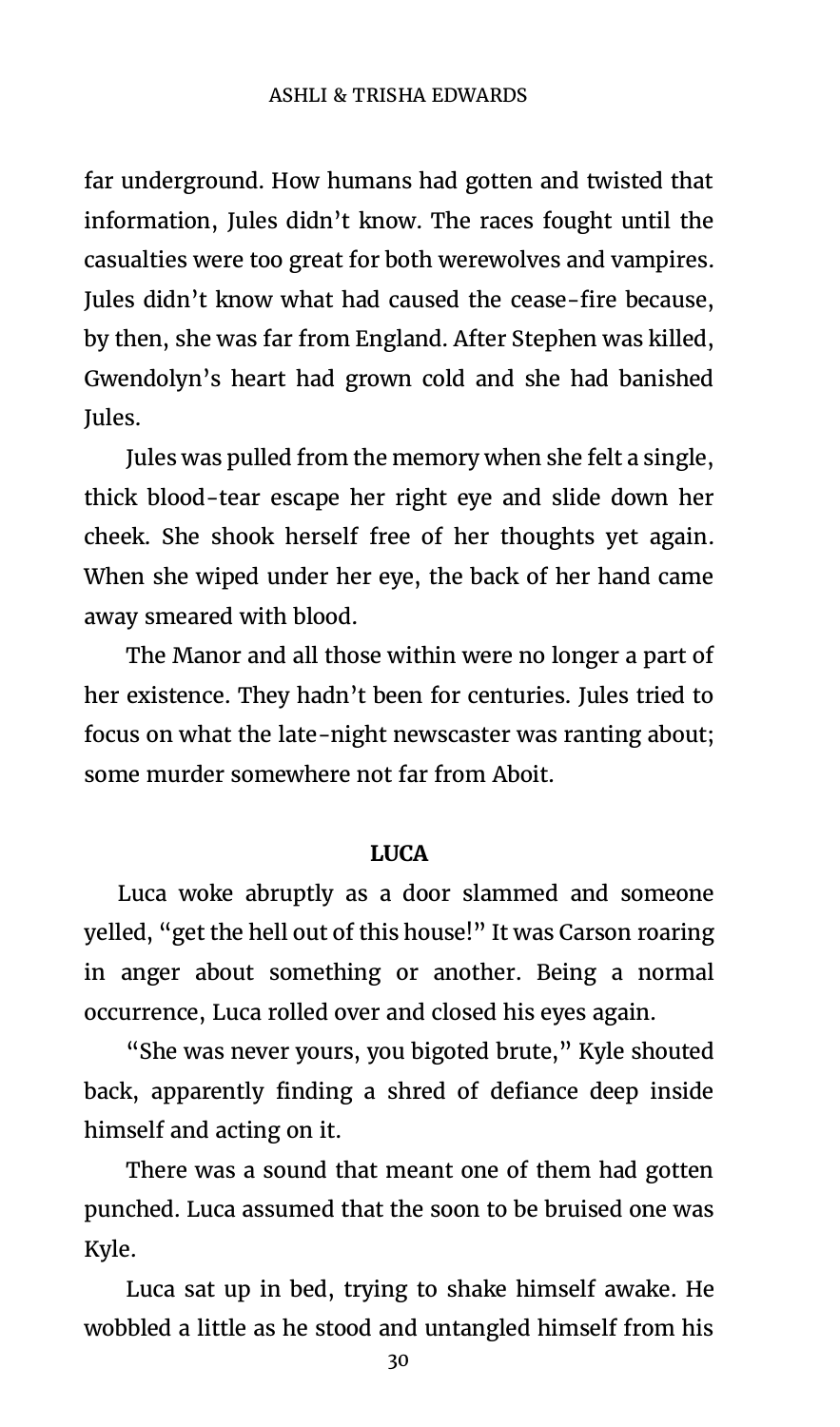sheets. He moved to the door, pulled it open, and walked down the hall toward Kyle's bedroom. They met on the stairs. Kyle's lip was bleeding.

"Did you know about this?" Carson shouted, upon seeing Luca at the top of the stairs.

"Nope," Luca lied and followed Kyle to his room.

Kyle started haphazardly shoving his belongings in one of three large duffle bags he pulled from his closet. Luca stopped at the door and watched.

"Hayley's brother told him," Kyle explained, without turning around.

"Which one?" Luca asked referencing Hayley's many brothers.

"How should I know?" Kyle snapped as he continued.

"Probably Adam," Luca said.

"Probably."

"Where will you go?" Luca asked, leaning against the doorframe.

"I've got a place," Kyle said, then smiled mischievously. "You didn't think I was gonna stay in this frat house forever, did you? I'm a married man."

Luca shrugged. He'd moved into the Den around ten years ago, Kyle had been here before that. Kyle leaving after he and Hayley had tied the knot hadn't really occurred to Luca.

"Come by the apartment later," Kyle said, picking up bag after bag and slinging each one over his shoulders. He looked like an overstuffed pack-mule as he walked toward Luca. "It's on the floor above Hayley's parents."

"I bet they'll love that," Luca joked.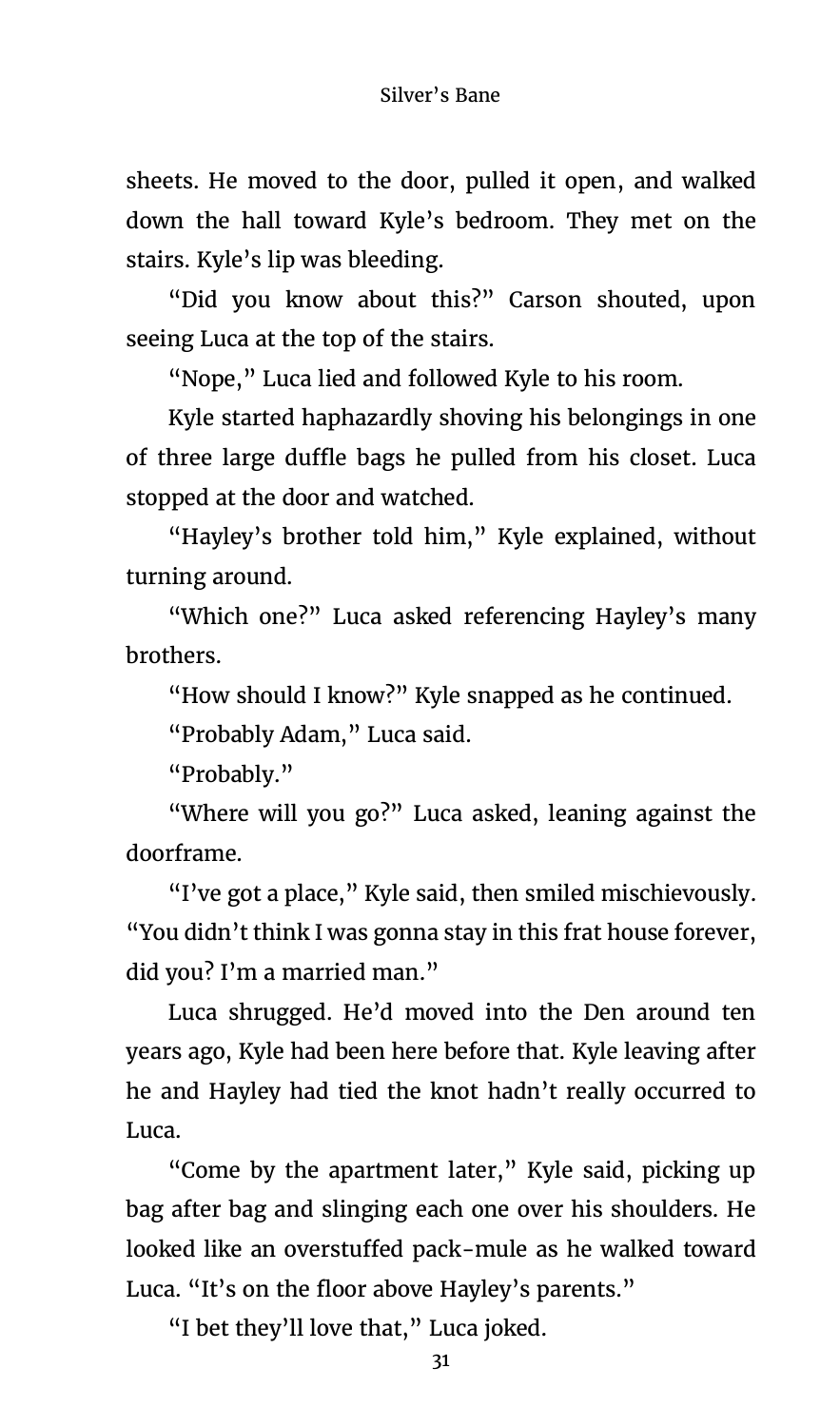"We're married now," Kyle said. "They'll get over it."

"You're sure?" Luca asked, rubbing his eyes, still feeling a bit groggy.

"Ehhh," Kyle waved his hand in a swiveling motion to indicate that the real answer was maybe. "Can I borrow the Jeep?" Kyle asked, looking down at his belongings.

Luca imagined Kyle trying to get himself and three large bags balanced on a motorcycle and chuckled.

Kyle shifted until he could dig the keys to his motorcycle out of his pocket.

"I'll bring it by Hayley's later," Luca said, catching the keys when they came flying toward him.

"It's my place too," Kyle chided.

Luca made a face.

"You're right, it's Hayley's." Kyle conceded. Despite being thrown out of the house he'd lived in for over a decade, Kyle was in good spirits. Of course, he was generally in good spirits. It was just in his nature. "Throw down the Jeep keys," Kyle said as he thudded down the stairs.

Luca walked back to his room. His bedroom was the largest room in the house, the master suite. Kyle said it was a fair bribe for someone with Luca's lineage to become Carson's Beta, instead of putting forth the challenge for Alpha. At first, Luca had laughed it off, but now he was thankful for the space to escape.

Luca shut his door behind him again and searched through old clothes and clutter until he found where he had dropped his car keys the night before. Housekeeping wasn't Luca's strong suit. Luca walked to the window, opened it, and tossed the keys into Kyle's outstretched hand.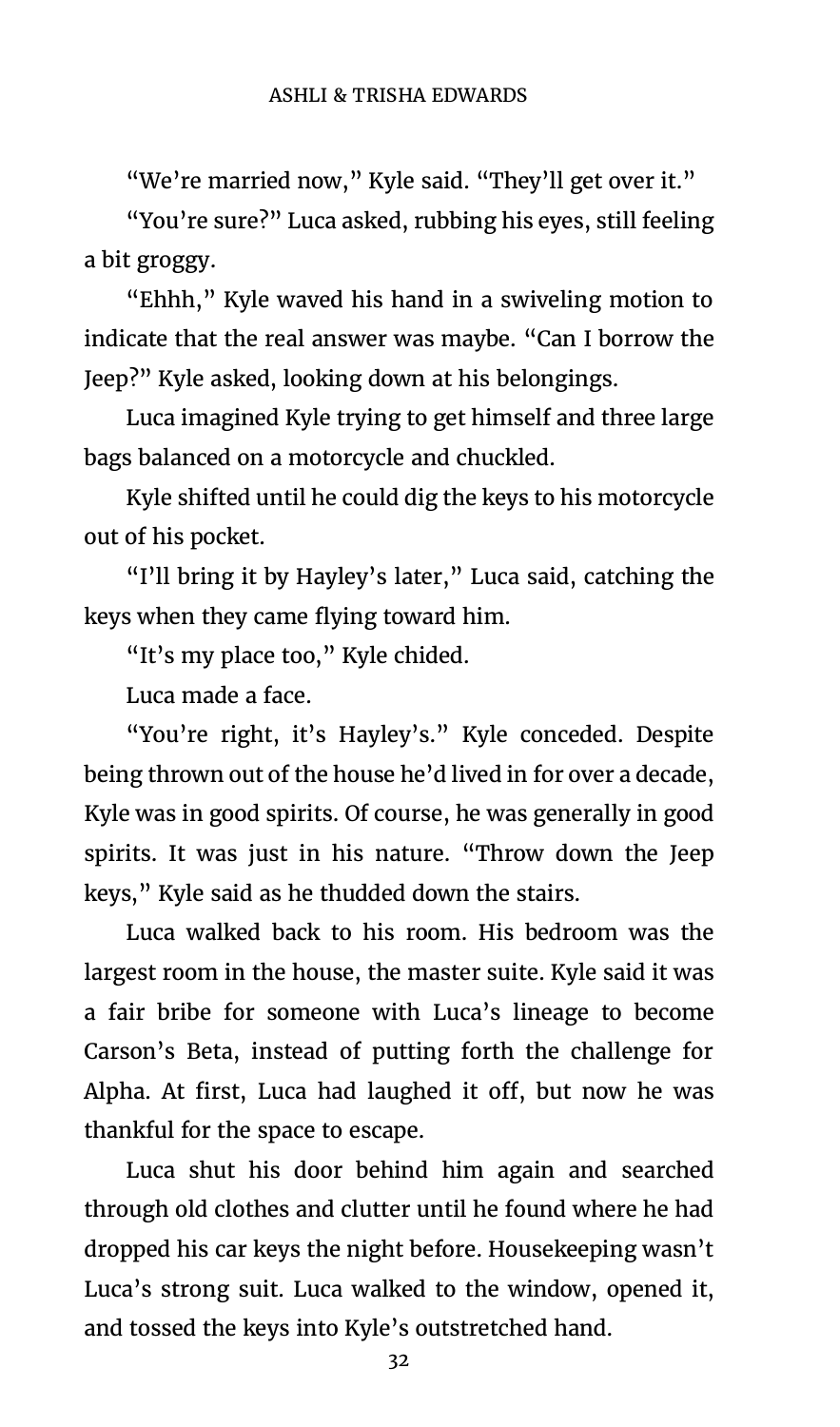"Be careful with my Jeep."

"Don't crash my baby," Kyle called back, looking forlornly toward the driveway and his motorcycle.

Luca laughed and pulled his window back down, turning to prepare for the day.

### **JULIANA**

Unable to resume sleeping after the night's dreams, Jules had dressed for work early and decided to take a stroll down her street. She'd chosen this street for its ambiance. The small cottages that lined the rocky coast were full of charm, and she could see the waves crashing on the rocks from her back porch. Jules had rarely felt more at peace.

She loved to watch the morning routine of her quiet neighborhood. The woman next door rushing off to work and the family three houses down, herding their young children into a car, headed for school. It all reminded Jules why she had chosen to cherish human life.

As the time for her to leave for work approached, Jules walked back to her own house and started her car. It was still dark out, so she drove the few minutes to the coffee shop she frequented. Not because she drank coffee. She was dead, what good would caffeine do her? But because her best, human friend worked the early shift most days.

Per-usual, the coffee house was relatively empty inside while the drive-through was a mass of honking cars and impatient drivers. Jules saw Monica handing the same old man his coffee order. "Is there anything else I can get you, Mr. Boyer?"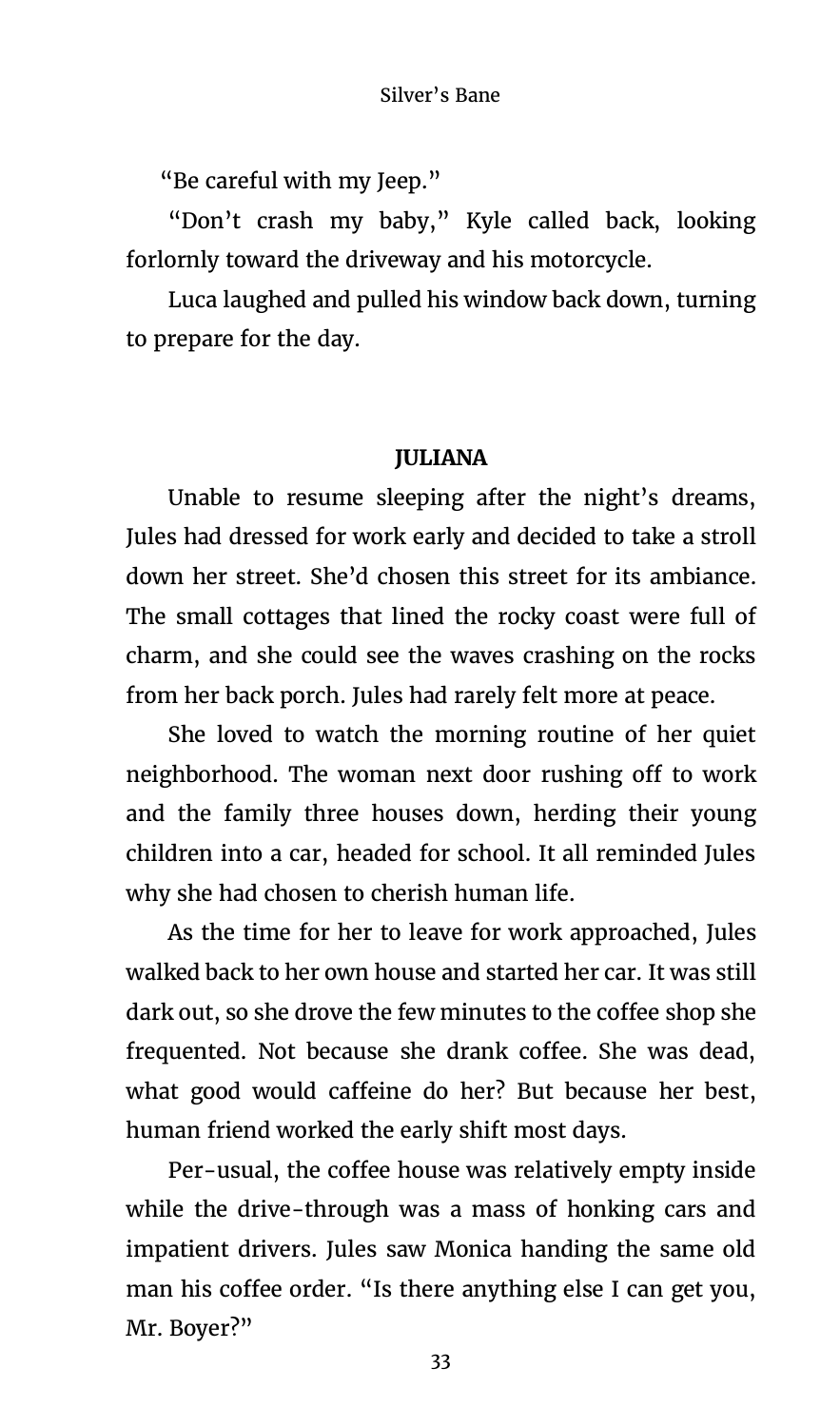"What do you think?" he snapped grumpily.

Monica smiled regardless and wished him a good day. Jules approached the counter as Mr. Boyer made his way back to his usual little table.

"Does he ever go home?" Jules whispered to Monica once she was close enough to keep from being overheard.

"Yes, between ten and noon," Monica said and they both giggled.

Monica was several inches taller than Jules, with caramel skin and brown hair that she wore soft and wild past her shoulders. Monica had graduated last year and was in the middle of a gap year, which she'd promised her parents she was using to think about her future. Jules suspected it had more to do with the fact that her boyfriend, Seth, was a year younger and still trapped at Aboit High. Jules knew that Monica planned on going to college but wanted to wait for Seth, so they could take on that adventure together. Monica had her whole life planned out, down to the year and moment she wanted Seth to propose. Jules knew that life rarely worked out how one planned, but she hoped in Monica's case it would.

Monica picked up the water bottle she always carried and walked out from behind the counter. "I'm taking ten," she called to her co-worker, who was in the back.

"Okay!" they shouted in return.

"Are you still coming over tonight?" Monica asked.

Jules nodded as they sat down at their usual table.

"Good. How was your night? Mine was fine. Seth and I just hung out with my family. I got into a fight with Ethan because he didn't knock first, and Seth and I were making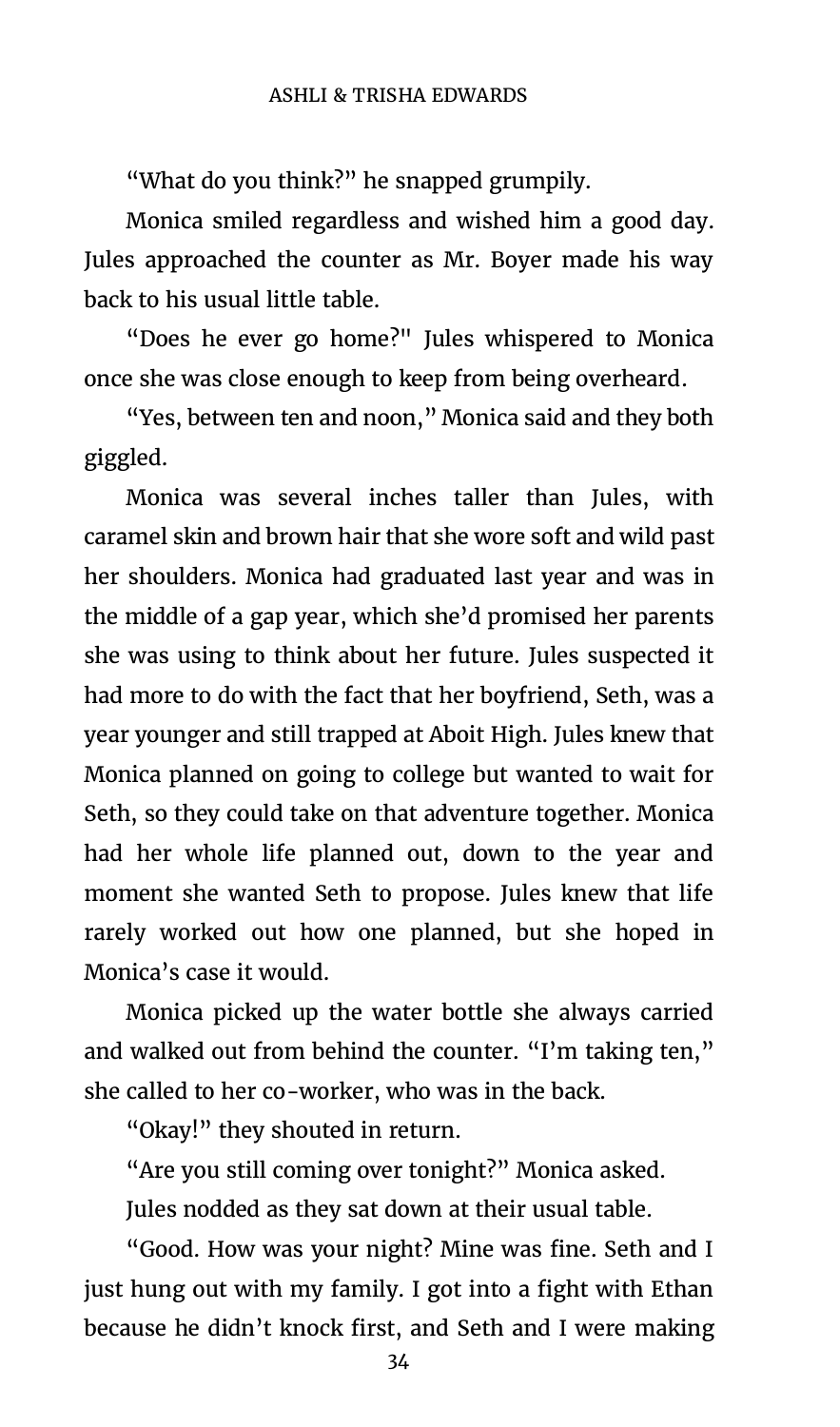out. Thank God that's all he saw. So, what about you? Anything eventful happen last night?"

Jules smiled. The number of words Monica could get out in one breath was almost inhuman. "Actually, yes." Jules lowered her voice. "Gabriel, Eileen, and I had a run-in with a pack of wolves."

"Did anything dramatic happen? I mean, to be honest, we both knew that was going to happen eventually. But what do you mean 'a run in'? How many were there?" Monica said.

Jules just smiled and waited for Monica to take a breath. Monica had a familiar comfort about her. They possessed the ease of interaction that naturally developed out of a deep friendship. Jules had had a few human friends over the years, but Monica Martin was different. She knew what Jules and her coven were. To Jules's surprise, she'd guessed about a year after they'd become friends. Jules couldn't understand Monica's acceptance of vampirism and everything that came with it. She was relieved that she showed no signs of wanting to be turned into one. Monica's life plan required that she keep her heart beating.

"How'd Mr. Prentiss take it?"

Jules simply made a face at her.

"That bad, huh?" Monica asked. Gabriel had been Monica's English teacher sophomore year. She knew him personally now, through Jules, but couldn't seem to stop calling him 'Mr. Prentiss'. Even after she'd graduated high school.

"He, umm, got into a fistfight with the Alpha," Jules said.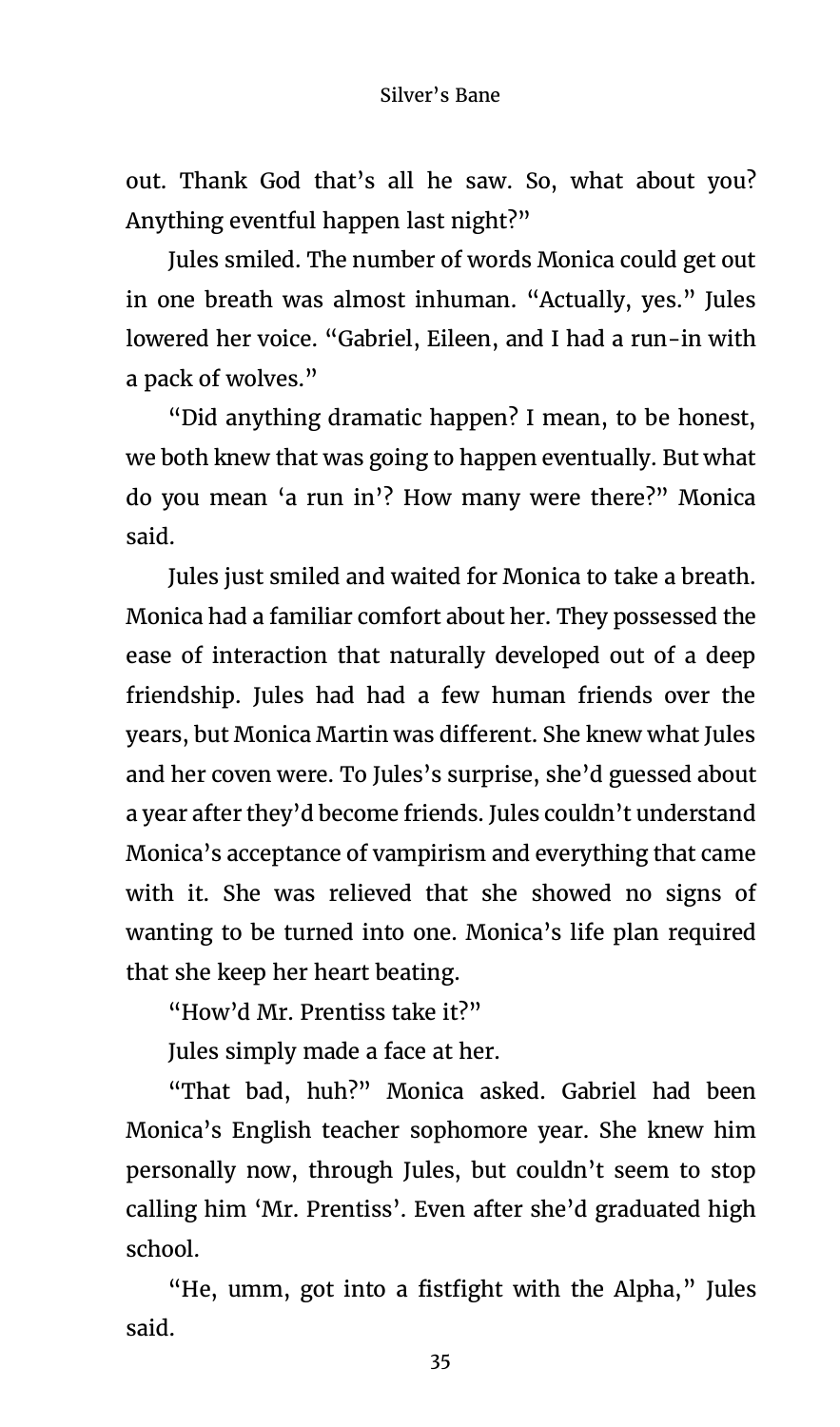Monica looked at Jules, shock on her face.

Before Monica could ask, Jules said, "don't worry. I took care of it."

"Wow. I mean, I'm glad it wasn't worse, I guess," Monica replied. "With what happened to Eileen, I'd have guessed he would've bitten one of them, then and there."

Just then, Monica's phone beeped and she pulled it from her pocket to check the text. She smiled as she returned it. Jules thought it was likely from Seth, due to Monica's facial expression. "Oh, I have to get back," Monica said standing.

"See you after work," Jules said, standing too.

"Jules, I almost forgot," Monica stopped and spun toward Jules again. "You know how Saturday is Seth and my two-year anniversary, right?"

Monica had mentioned it on more than a few occasions, so yes, Jules knew. She nodded.

"Well, Seth kind of forgot. He made plans with a friend." "Anyone I know?" Jules asked.

"Probably not. Anyway, Seth was wondering what you were doing on Saturday night."

"Monica. No," Jules said, taken aback. She knew what Monica was asking. She also knew that it was a very bad idea. "Can't Seth just change his plans to another night?" Jules didn't like the idea of any form of romantic connection with a human. Not even a blind date. Not even once.

"I asked that, and he suggested that you should come with us instead. I guess his friend is like twenty-three or something.

"Monica, you know I don't get involved with humans." Jules looked at her friend seriously.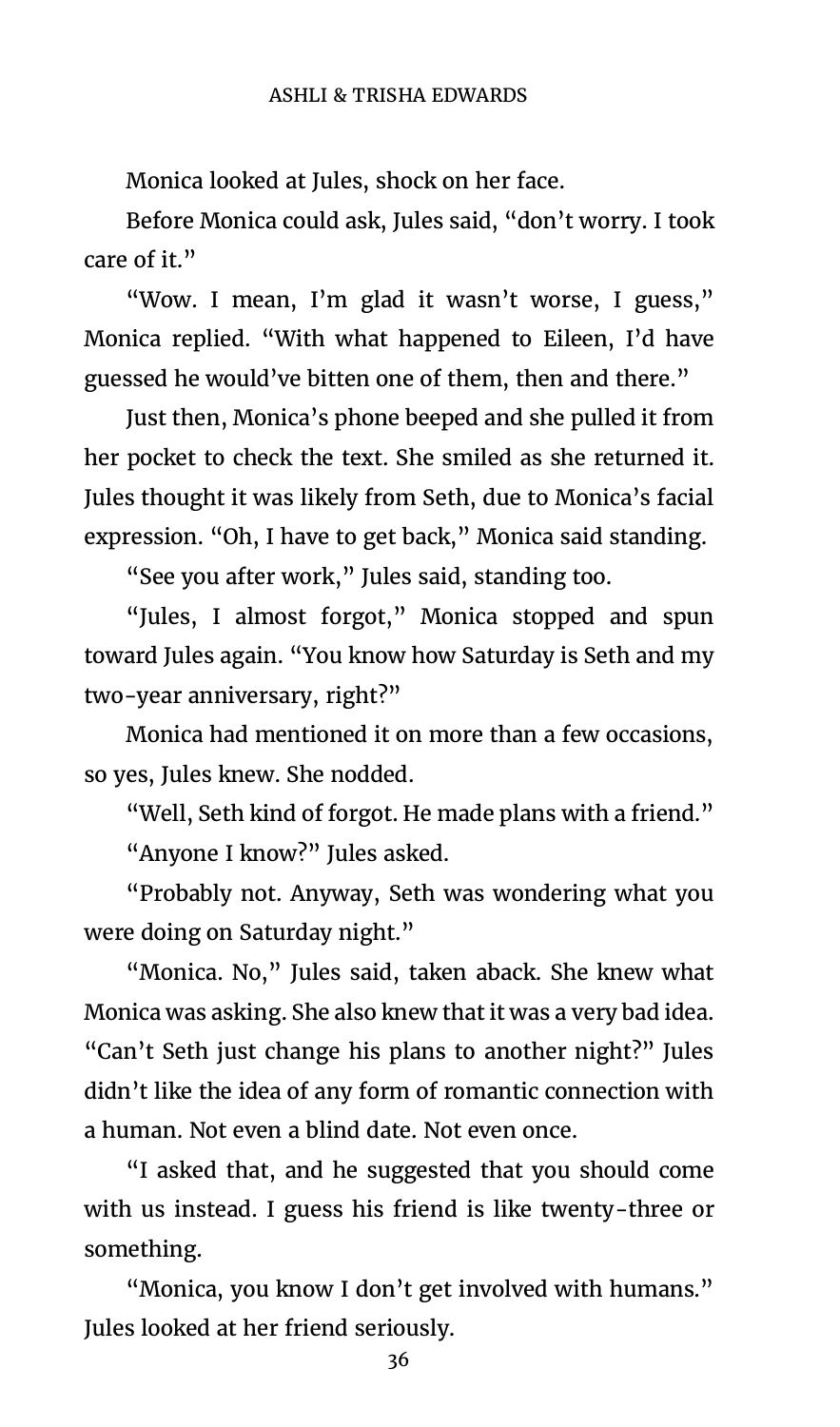"Of course I do, but Seth doesn't. I couldn't exactly say, 'yeah, she can't. She might eat him' could I?"

Jules chose not to respond to that one.

"Come on, Jules. You're my best friend. Please don't make me lie to Seth any more than I already am," Monica begged, sticking out her lower lip.

Jules contemplated this. She would only have Monica for as long as one lifetime allowed. So, she offered up a long, aggravated sigh and relented. She could handle one night of small talk with a human boy.

"Thanks. You're the best!" Monica grinned widely. "It'll be fun."

"It had better not be," Jules retorted as she left the small coffee shop.

# **KYLE**

Kyle parked the Jeep in front of the two-story apartment building, grabbed two of his three bags, and headed toward the shabby structure. Some of Hayley's younger siblings were out front. They were all piling into the family vehicle, heading across town for school.

"Hayley inside?" he asked Landon, who was climbing into the driver's seat.

"Not that I know of," he replied, without making eye contact with Kyle.

Kyle shrugged and hauled both his bags inside the building.

"Seriously dude." Adam stopped Kyle just outside his parents' doorway.

37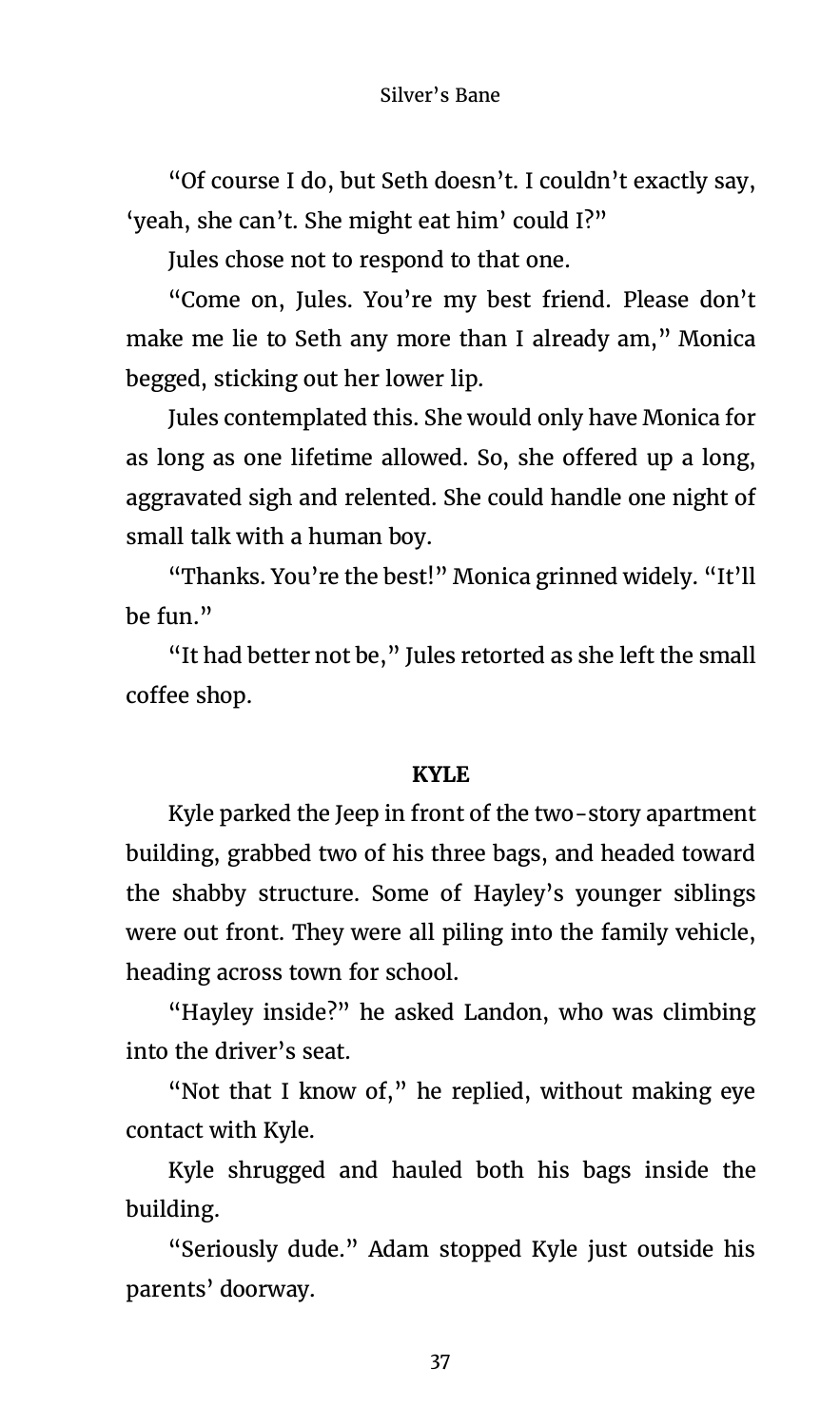#### ASHLI & TRISHA EDWARDS

Kyle couldn't resist. He dropped both bags with a loud thud and punched Adam square on the jaw.

"What the hell was that for!" Adam shouted.

Kyle ignored him, picked up his bags again, and walked up the stairs toward his new home. The apartment's door was standing open.

"Honey, I'm home," Kyle called as he walked into the new living room. It was furnished with hand-me-downs and thrift shop finds. He'd spent the last week acquiring the furnishings, as a surprise for Hayley. It was already feeling more like home than the Den ever had.

"Yes, you are," Hayley said, walking from the bedroom. Kyle dropped both bags on the floor and opened his arms for her. She ran at him. He lifted her off her feet, kissing her. She was average height, shapely, strong, opinionated, and adventurous. Everything he'd ever wanted in a spouse. Yes, she was young, but being raised with so many siblings had caused her to mature quickly.

"Just adorable."

Still holding Hayley off the ground, Kyle turned toward the person who'd commented on their couple-cuteness.

Hayley's little sister, Amy, continued, "I'm done organizing the bathroom."

A horn honked outside.

"I think your ride is leaving," Kyle told her.

Amy swore and ran out the door and down the stairs.

"Alone at last," Kyle commented, looking down at Hayley and kissing her lips. "Are you ready to start our life Mrs. Reynolds-Cooper?"

38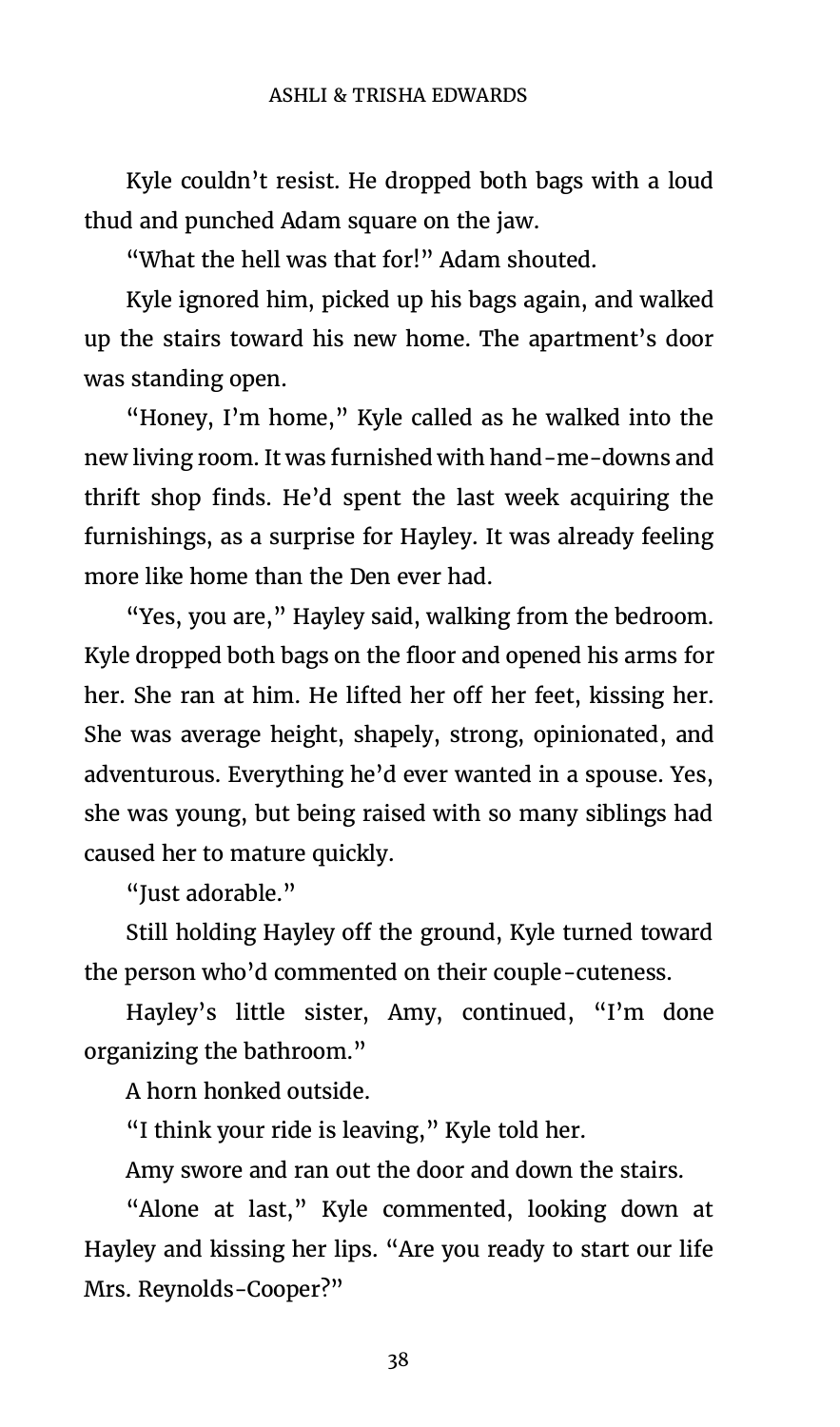"Yes," she said as he put her back on her feet. "As soon as you put all that crap where it belongs. As in, not on the living room floor." She pointed at the bags he'd dropped.

Kyle rolled his eyes.

"Is there more?" she asked, tapping him on the chest. "Yeah, downstairs in Luca's Jeep."

"I'll get it. You unpack." Smiling, Hayley pulled the keys from his back pocket, smacked his backside, and walked from the room to bring up his last bag. Kyle watched her go. He was finally home.

# **JULIANA**

Jules then got back in her car and drove in the direction of her job. She remembered meeting Monica like it was yesterday. Four years ago, the pair had stumbled across one another at the overstocked, resale bookstore in town. She'd reached for a book on the shelf, at the same moment that a young girl in braces and cornrows had snagged it from under her nose.

At that time, Jules was new to Aboit. She'd told Monica she was eighteen, no longer in school, and wasn't looking for any new friends. Monica, however, wouldn't take Jules's 'why don't you go make friend's your own age' seriously and kept bugging her until she'd agreed to hang out. They'd hit it off pretty much instantly.

Jules reached Aboit High and pulled in to a parking spot marked for staff. The sun had risen fully during the short drive. Jules knew Gabriel would have played it safe with the sunny forecast. Thus, he would already be inside his classroom with the blinds drawn. Jules put on her dark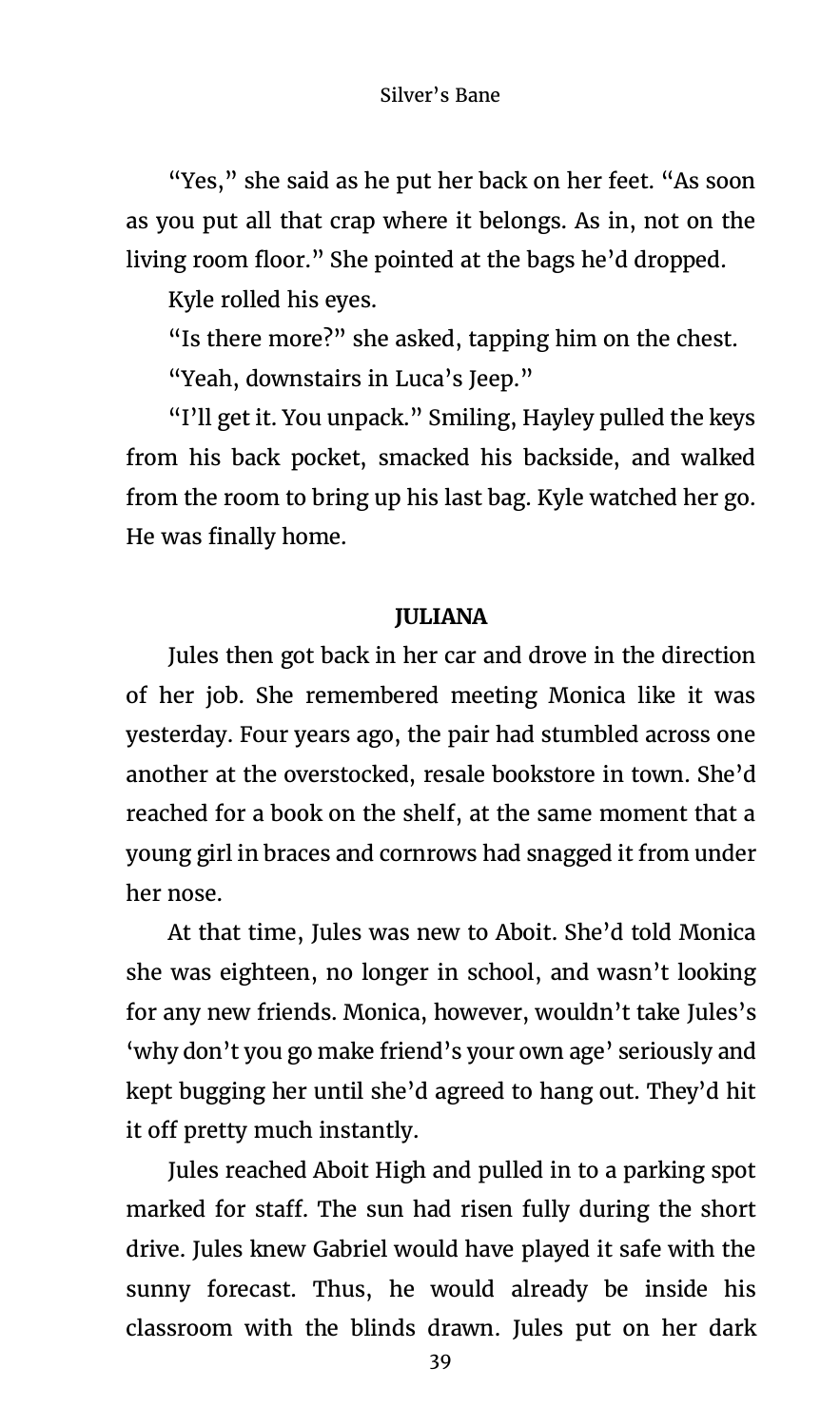sunglasses and grabbed her large black umbrella from under the passenger seat of her car. She cracked her door open and stuck it out of the top, like someone desperately trying not to get rained on. Quickly, she jogged toward the building, trying to slip inside without being spotted. Once through the glass double doors, she stowed both in her handbag. The guards against the sun did their job well. Between the umbrella, sunglasses, long jacket, and tall boots, she had barely begun to sizzle. Her knees were a little worse for wear, but her quick healing had her back in perfect shape in just a few seconds.

Jules walked down the darkened hall, greeting her coworkers as she went. When she reached Gabriel's classroom, she pushed the door open without knocking.

He looked up from where he sat hunched over his desk, at the far side of the room.

"Lunch today, my office?" she asked.

"If I get these papers graded, sure," he replied, sifting through the tall stack in front of him.

"Do you want me to grade some for you?" "No!"

"Just thought I'd check," she teased, letting the door close behind her and heading to her own work area.

She reached the far side of the quiet building and walked through the darkened library to her small office in the back corner. She pulled her hair back in a tight bun, placed the pins carefully, and reached into her bag for her prescriptionless glasses. This, along with a cardigan, pleated skirt, and a change into kitten heels, was all part of the act. Like Clark Kent, she was a master at hiding what she truly was.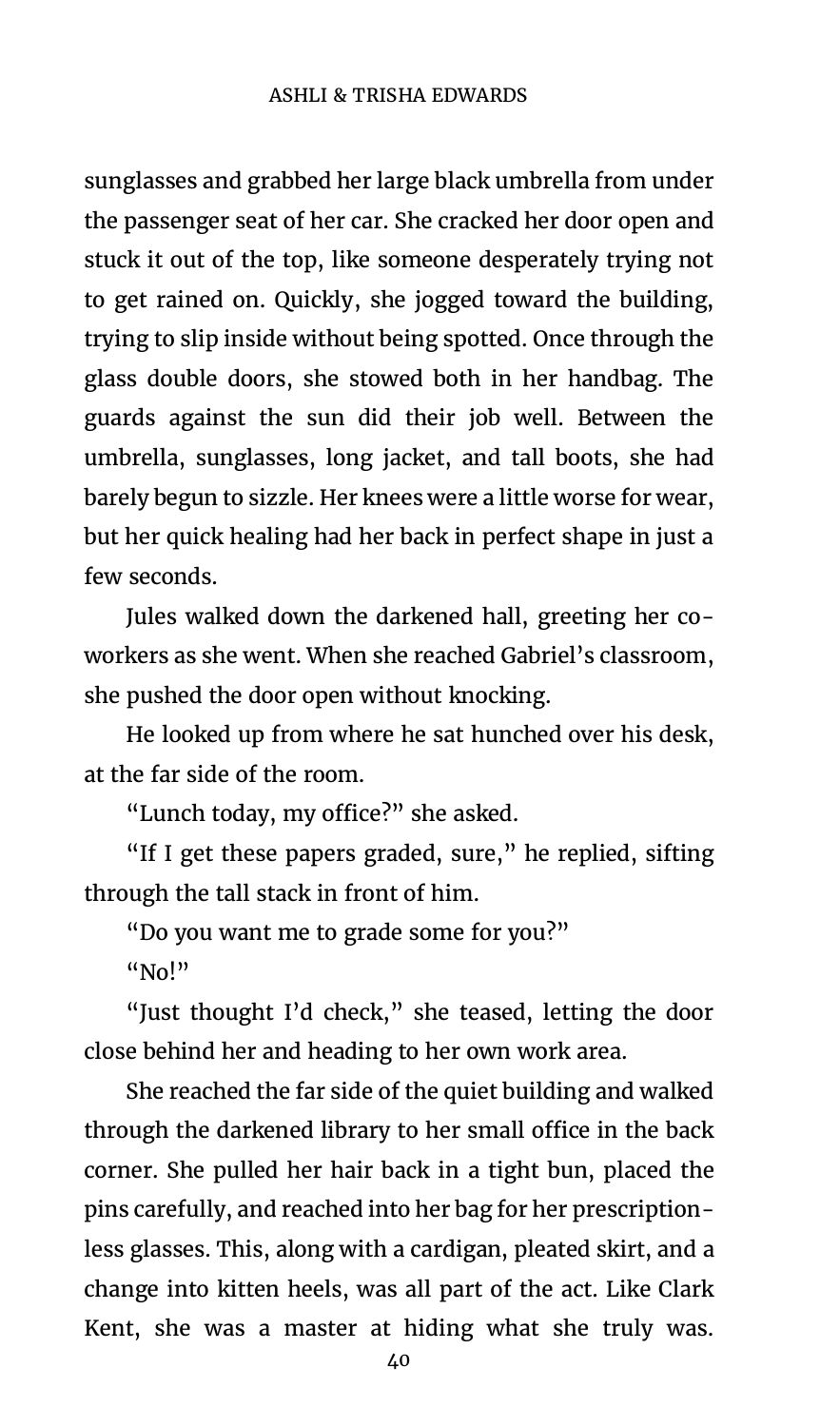Although, instead of concealing superpowers from another planet, she was pretending that she hadn't died at seventeen, and didn't have the natural desire to drink the student's blood.